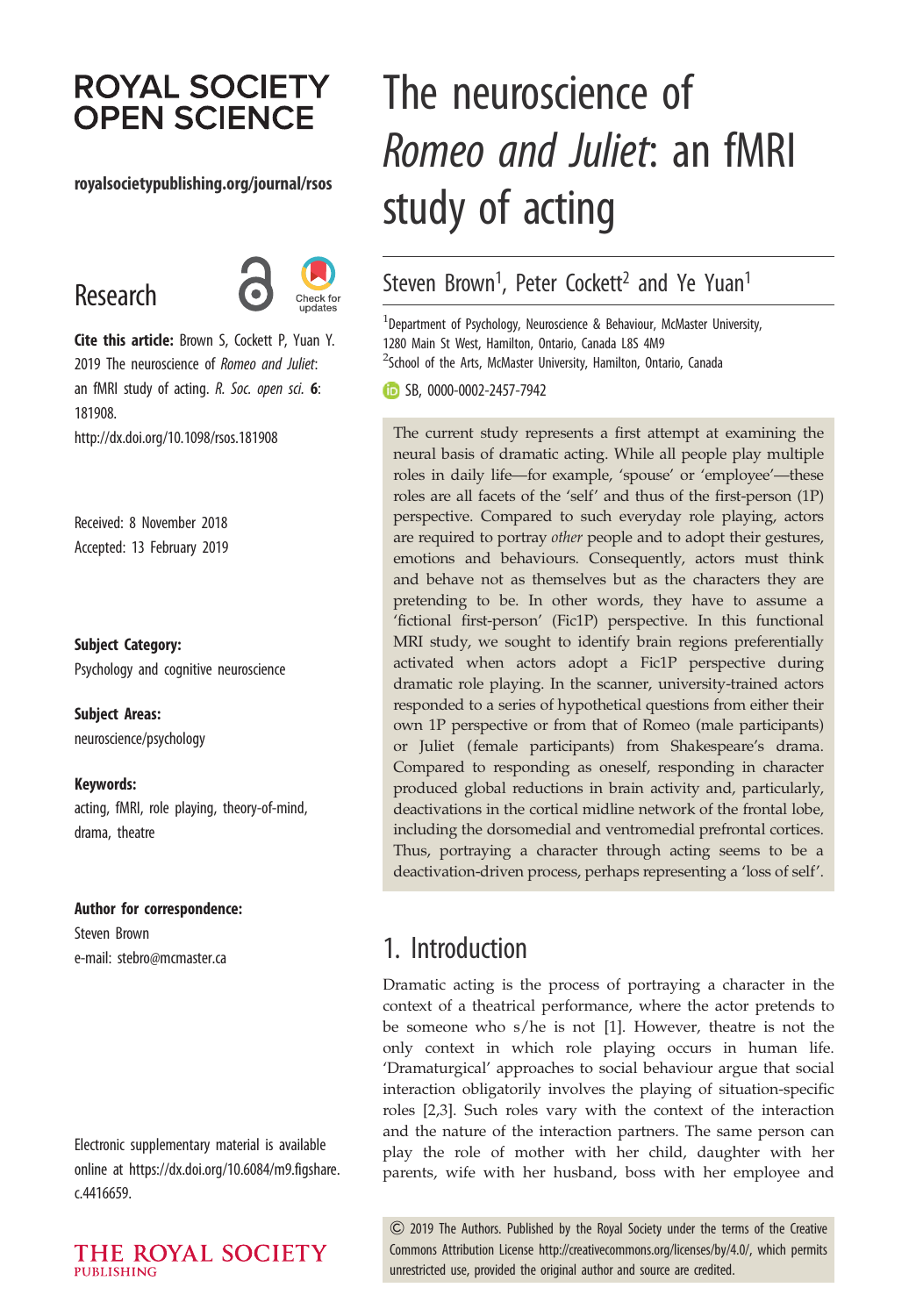customer with a salesperson. While the behaviours associated with these diverse roles may vary strongly, the roles themselves are all facets of the self and thus the first-person (1P) perspective. These variants of the self can be thought of as a series of 'personas' that are recruited in different social contexts [\[3\]](#page-17-0). Many acting teachers, in fact, use this as a starting point for actor training [[4](#page-17-0),[5](#page-17-0)]. However, playing a character in performance involves a more comprehensive transitioning into a role than playing one of our everyday personas. Actors are required to portray other people and to depict their gestures, emotions and behaviours. They are required to live through a set of circumstances and perform a set of actions distinct from their own lives. Actors have to perform on stage not as themselves but as the characters that they are pretending to be  $[1,6-8]$  $[1,6-8]$  $[1,6-8]$  $[1,6-8]$ . They thus have to assume what we will call a *fictional first*person (Fic1P) perspective, in which the 'I' of their statements applies not to themselves but to the characters who they are portraying at the time.

Acting can be thought of as a form of pretence, in particular the act of pretending to be someone who the actor is not. This idea is central to the acting method derived from the writings of Konstantin Stanislavski [\[9,10](#page-17-0)] that dominates the teaching and practice of acting in North America [[8,11](#page-17-0)]. Such pretence shows developmental expression in the form of pretend play in children, which can be thought of as an ontogenetic precursor to theatre [[12](#page-17-0)–[16](#page-18-0)]. Much of the focus of the experimental literature on pretence is on 'object substitution' [[13\]](#page-17-0), for example, how a person can pretend that a banana is a telephone, where such objects become the theatrical props of pretend play [[17\]](#page-18-0). However, much less attention has been devoted to the pretence of *identity* [\[14](#page-18-0)] and therefore to the portrayal of characters that permeates both pretend play and theatrical acting. What is being substituted in such situations is not an object, but an identity. The person is no longer behaving as themselves but is pretending to be someone who they are not.

Despite the central importance of role playing to social interaction and despite the ubiquity of pretend play during child development, the topic of role playing has scarcely been examined in experimental psychology or cognitive neuroscience [[18\]](#page-18-0), although actors have been studied for other aspects of cognition, like text memorization [\[19](#page-18-0),[20\]](#page-18-0). Instead, there is a large literature devoted to the perceptual phenomenon of theory-of-mind (ToM), which is the process of inferring the intentions, thoughts and emotions of other people [[21](#page-18-0)–[24\]](#page-18-0). ToM can be conceived of as the process of adopting a third-person perspective (3P) on some person (he, she). In many respects, ToM is the perceptual counterpart to role playing as an overt behaviour. It is about *decoding* the intentions of others, whereas role playing is about displaying those intentions to people in the context of either everyday role playing or theatrical performances.

A large number of neuroimaging studies have examined the neural basis of 3P perspective-taking (see meta-analyses in [\[25](#page-18-0) –[31\]](#page-18-0)). For our purposes, the major point of interest is on studies that directly compare 3P and 1P in the same participants; many studies do not do this but instead compare 3P with a non-mentalizing condition. The literature has highlighted the importance of a 'mentalizing network' for 3P perspective taking [\[23,26](#page-18-0),[28,32](#page-18-0) –[34](#page-18-0)], comprising the ventromedial prefrontal cortex (vmPFC), posterior cingulate cortex (PCC), precuneus, temporoparietal junction (TPJ), posterior superior temporal sulcus (pSTS) and anterior temporopolar cortex (ATPC). However, almost all of these areas are also activated during self-processing tasks that involve mentalizing [\[26](#page-18-0),[34\]](#page-18-0), suggesting that the network is more oriented towards the operation of mentalizing than to 'other' processing per se. While a vast literature of studies has confirmed the importance of this network for mentalizing tasks, what has been far less clear is the *directionality* of the effects between 3P and 1P, with the exception of the TPJ, which generally shows increased activity for 3P compared to 1P in direct comparisons [\[34](#page-18-0) –[41](#page-18-0)]. For midline structures like the mPFC and PCC, some studies show relative increases in activation for 3P tasks compared to 1P tasks (e.g. [[34](#page-18-0)–[37,42,43](#page-18-0)]), whereas other studies show relative increases for 1P compared to 3P (e.g. [\[34](#page-18-0),[39,44](#page-18-0) –[49](#page-18-0)]). Hence, while the engagement of these brain areas in mentalizing tasks is not at issue, what is still unresolved is what operations these areas carry out when it comes to perspective taking.

One of the central goals of the present study was to examine the neural basis of acting relative to the known neural network for ToM processing. This is important since there are numerous methods by which actors are able to get into character  $[1,6-8,50]$  $[1,6-8,50]$  $[1,6-8,50]$  $[1,6-8,50]$  $[1,6-8,50]$ , and some of them are predicated on a mentalistic approach that fully engages perspective taking with the portrayed character. In a general sense, acting methods can be polarized along the lines of being either 'outside-in' or 'inside-out' [\[7,8](#page-17-0)], although these approaches are thought of by most acting theorists as complementary methods for getting into character. Outside-in approaches are gestural methods that emphasize the physical and expressive techniques of the actor [[1,8,](#page-17-0)[50](#page-18-0)]. Well-known examples in world theatre traditions include Kabuki and No in Japan, Commedia dell'Arte in Renaissance Italy, Peking Opera in China and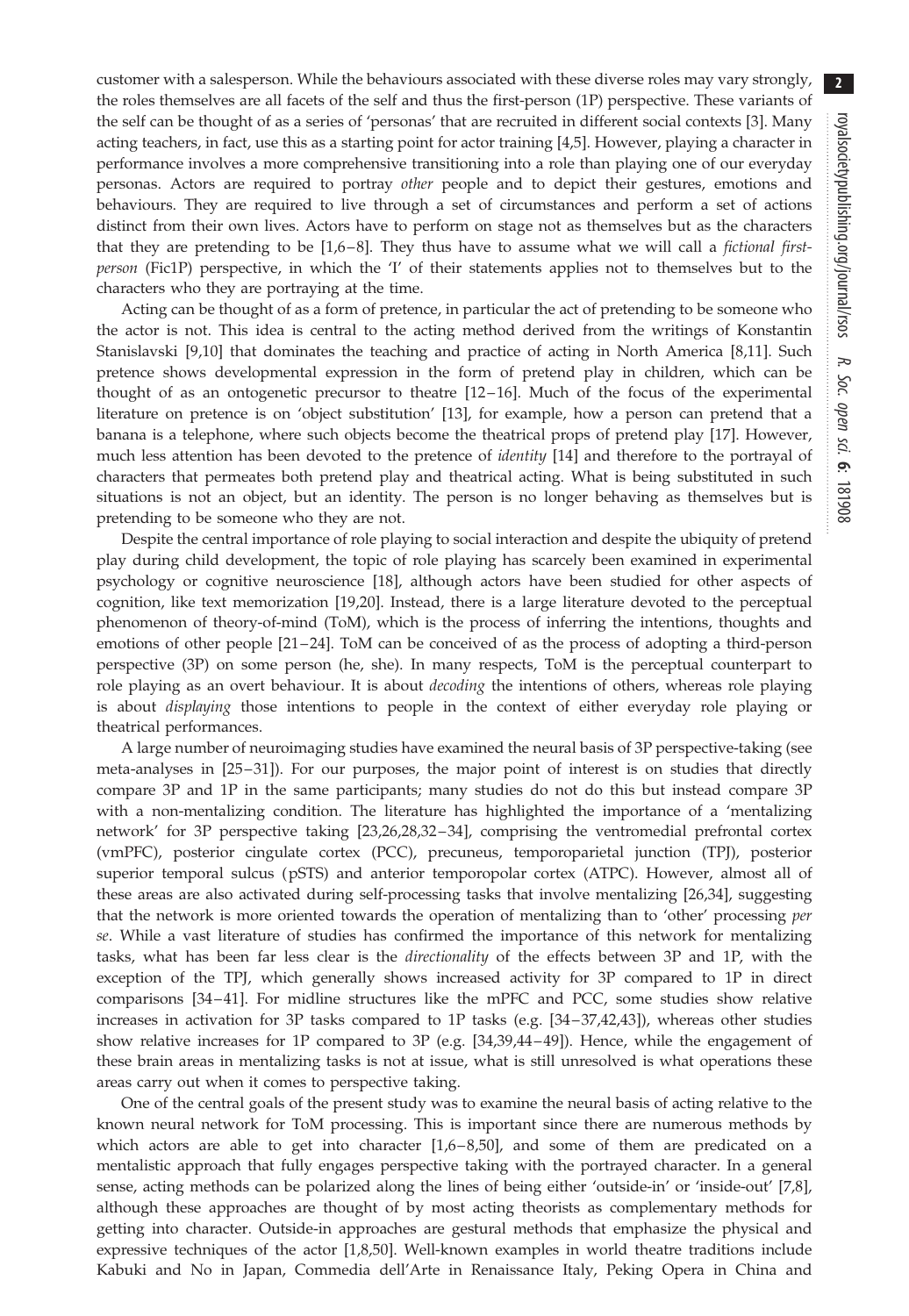pantomime traditions in France. Actors focus their training on developing physical skills, often learning highly codified systems of gesturing. The internal or psychological component of the character is thought to emerge out of a mastery of the external forms [[51](#page-18-0)], rather than being the direct emphasis of these methods.

In contrast to this, inside-out approaches are psychological methods that rely on perspective-taking and identification with the character. The dominant form of acting in North America is derived from the theories of Stanislavski [\[9,10](#page-17-0)], whose approach is strongly oriented towards interpreting the motivations and emotions of the character and in using this information as a means for identifying with the character. The goal of the method is to produce performances that look natural and that resemble everyday life. Actors appear to be living through the performance as if the events were happening to them. Achieving this can involve a large degree of 3P perspective-taking with the character, such as through studying their personal history in play texts, imagining their circumstances, and deciding on their objectives, obstacles and actions [[4,5,](#page-17-0)[52](#page-18-0)]. However, it is important to keep in mind that, while the process of assuming a 3P perspective on a character may be a central part of the preparatory phrase of learning a role, it should not, according to Stanislavski's method, be an active process during a performance itself [[7](#page-17-0)]. For example, while an actor might develop detailed 3P knowledge about Romeo and his personal situation while studying the play Romeo and Juliet, his ultimate goal is to portray Romeo's story in performance as if it were happening to him (Fic1P perspective), not simply to recount details about him (3P perspective) the way that a theatre professor would in lecturing about the character. The commonly understood goal of method acting is for the actor to 'become' the character in performance.

To the best of our knowledge, only a single neuroimaging study has looked at processes related to assuming a Fic1P perspective, although it was not motivated by a desire to understand acting. Ames et al. [\[47](#page-18-0)] had non-actor participants perform preference-discrimination tasks either from their own self perspective (1P), from that of an unfamiliar person (3P), or while imagining themselves to be a different, but still unfamiliar, person (Fic1P). For the latter two conditions, participants had to write a narrative essay about the unfamiliar persons prior to scanning, doing so either from the 3P or Fic1P perspective. The study was a region-of-interest analysis focusing exclusively on the vmPFC. The authors found that activity in this region during the Fic1P condition was intermediate in magnitude between that of 1P and 3P, where all three tasks showed deactivations relative to the resting baseline. This creates a prediction for the current study that the vmPFC should be more deactivated during acting than during self processing, although less deactivated than during 3P processing.

The principal objective of the current study was to examine acting (dramatic role playing) for the first time using functional neuroimaging methods. Because of the diversity of acting methods, we wanted to focus on a group of actors having the same general methodological approach towards getting into character. As MRI experiments provide significant constraints on gesturing and facial expression, we opted to use actors with a psychological approach towards getting into character (rather than a gestural one), in particular, the method of Stanislavski. The basic task that the actors performed in the scanner was to answer hypothetical questions (e.g. 'Would you go to a party you were not invited to?' 'Would you tell your parents if you fell in love?'), and to do so from different perspectives, including 1P, 3P (as per ToM studies) and Fic1P while portraying either Romeo (male participants) or Juliet (female participants) from Shakespeare's play Romeo and Juliet. The 1P task was intended to establish the basic network for mentalizing about the self (e.g. self-awareness). By comparing the Fic1P and 1P conditions, we hoped to identify brain areas involved in acting, i.e. pretending to be some other person. By comparing the Fic1P and 3P conditions, we hoped to determine the extent to which acting takes advantage of the well-characterized brain network for ToM. Simply put, the Fic1P task was intended as a marker of role change compared to the self, whereas the 3P task was intended as a marker of perspective change compared to the self. Finally, as a means of tapping into gestural acting within the constraints of an MRI experiment, we explored an additional condition in which participants answered questions from their own 1P perspective, but did so using a British accent. Hence, this condition was matched to the 1P condition both for role (i.e. the self) and linguistic content. It was an attempt to examine the gestural aspect of acting independent of a change in identity, where this kind of mimicry is considered as a low-level form of acting [\[53](#page-18-0)], one that might be supportive of an 'outside-in' approach to the development of character. Based on the one prior study that examined role change [\[47](#page-18-0)], we predicted that Fic1P would show an intermediate level of vmPFC deactivation compared to the 1P and 3P conditions. Aside from that, it was predicted that there would be relative activation increases in the Fic1P condition in areas involved in character pretence, although the literature did not provide indications as to what such areas might be.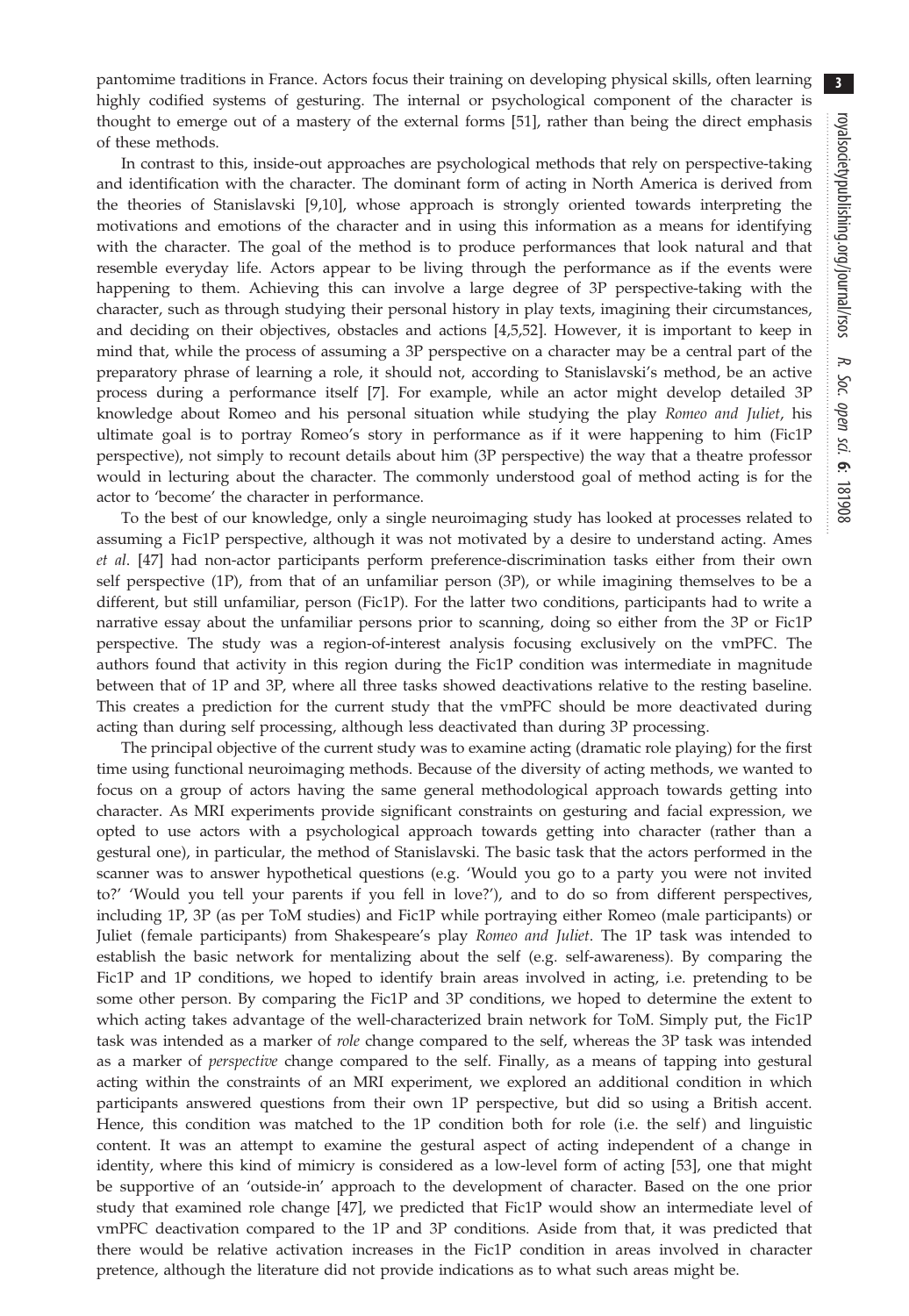4

## 2. Methods

#### 2.1. Participants

Fifteen actors (11 females, mean age 21 years old, range 18–25 years old; 14 right-handed) participated in the fMRI experiment after giving their informed consent (Hamilton Integrated Research Ethics Board, St Joseph's Healthcare Hamilton). All participants but one were third- or fourth-year Theatre majors at McMaster University. The exception was a person who had previously graduated from the same theatre program and who thus had the same type of acting training, but who was not a student at the time of the study. All of them had performance experience on stage and had studied several Shakespeare plays as part of their coursework. All participants were trained as actors using the psychological 'method acting' approach to character portrayal. As mentioned in the Introduction, the constraints on movement in an MRI scanner required that we consider participants with a psychological, rather than a gestural, orientation towards getting into character. Participants had normal or corrected-to-normal vision and no history of neurological disorders, psychiatric illness, alcohol or substance abuse, and were not taking psychotropic medications. Participants received monetary compensation for their participation.

#### 2.2. Tasks

Participants performed four tasks (one per scan) in a random order. All stimuli consisted of hypothetical questions (Would you do/be...?), to which the participant improvised a response covertly (i.e. without vocalizing aloud). For each trial, a question was presented visually for 6 s, during which time participants were told to reflect on the question but to avoid generating a reply. A dot then replaced the question on the screen, and the participant was told to generate an answer to the question during the next 12 s. They were instructed to elaborate their answers so as to fill the entire 12 s response period. After this period, a cross-hair appeared on the screen for 18 s, and this period of fixation was used as the baseline condition. The eyes were kept open throughout the scanning session. Each task/ scan consisted of nine randomly ordered questions and lasted 5 min 24 s (9 questions  $\times$  36 s epochs). Questions were displayed using Presentation software (Neurobehavioural Systems, Albany, CA). They were projected visually from an LCD projector onto a screen that was mounted on top of the head coil, with an angled mirror that reflected the light into the participant's field of view.

Slightly different questions were used for each scan, although they all covered identical themes, which included friendship, parents, religion, romance, authority, social status, conflict and death. Examples included 'Would you go to a party you were not invited to?' (social status), 'Would you tell your parents if you fell in love?' (romance), and 'Would you attend the funeral of someone you didn't like?' (death). Different questions were used across conditions in order to avoid priming effects such that recollection of one's response from one perspective would influence processing from another perspective later in the experiment. This was also done to prevent participants from rehearsing Romeo/Juliet answers in situations where the acting scan occurred after one of the other conditions. The questions contained an average of 11.3 words (s.d.  $= 1.6$ , range 8–15). Participants were instructed to answer the questions from a different perspective in each scan; no changes of perspective occurred within a scan. Four different perspectives were analysed. (i) First-person (1P, Self): participants answered the questions from their own 1P perspective using the pronoun 'I'. (ii) Third-person (3P, Theory-of-mind): participants answered questions from the perspective of some close 'other' who they knew well, doing so using the pronoun 'he' or 'she'. The questions were placed in the gender format (either he or she) appropriate for the target person. The person was generally a close friend, although a few participants selected romantic partners. The selected person was chosen during a training session on a day prior to scanning. The only criterion for this selection was that the person be of approximately the same age as the participant, thereby excluding a parent or a much younger sibling. In all cases, it was a person who the actor knew very well. There was no constraint on gender; eight of the participants selected a same-gender person (seven of the 11 females and one of the four males). While this selection was uncontrolled, we are not aware of any neuroimaging evidence demonstrating a neural difference between mentalizing about a same-gender versus an opposite-gender person. Compared to typical ToM studies, the questions in our task dealt with the intentions and motivations of people, rather than their beliefs and emotions. They dealt with predictions of behaviour, secondary to thoughts and feelings. They relate to what Nichols & Stich [[22\]](#page-18-0) refer to as the 'planner' component of 3P perspective-taking in which the person attempts to ascertain the goals and behavioural plans of a person in a given situation. (iii) British accent: participants were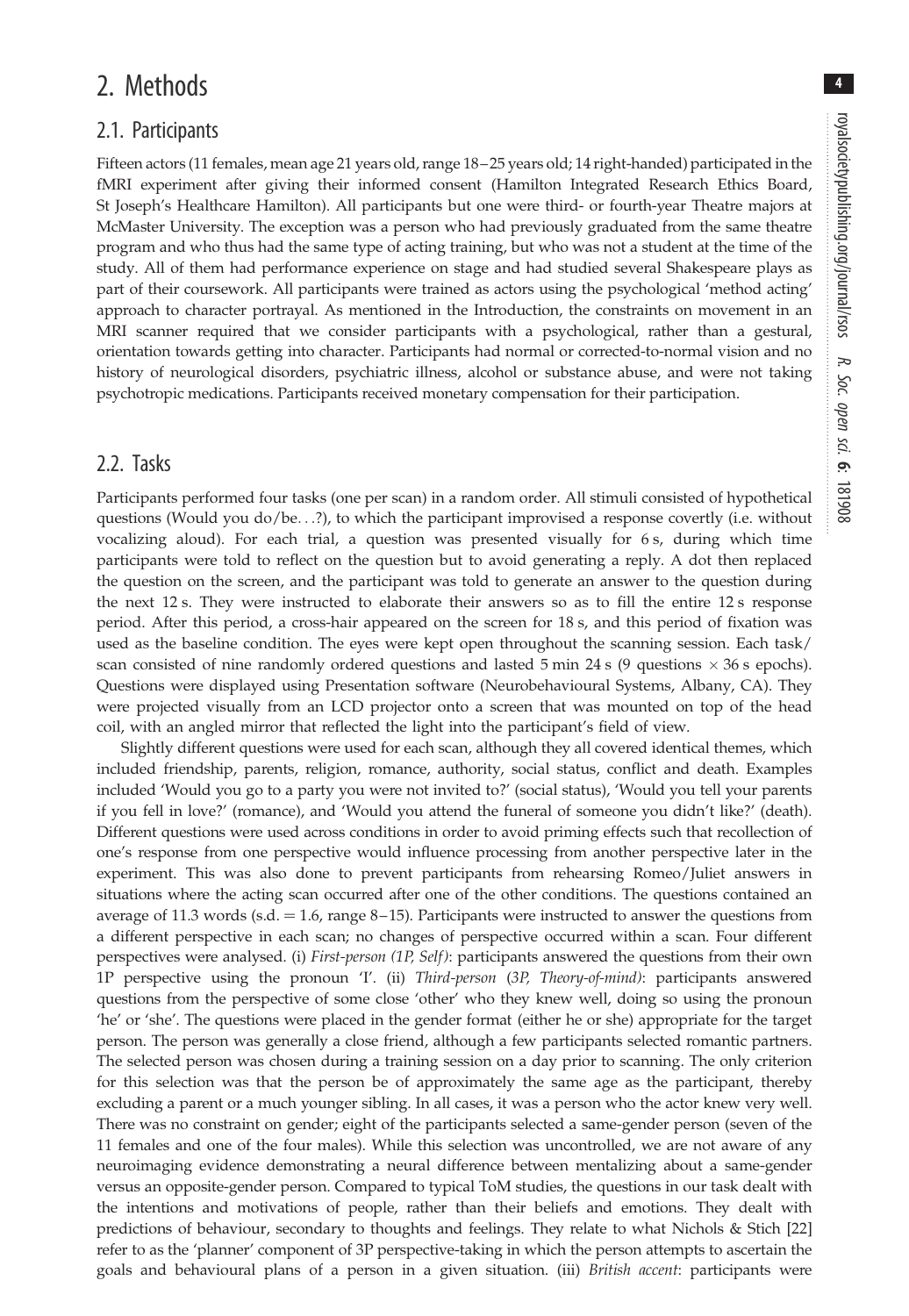instructed to answer the questions from their own 1P perspective using the pronoun 'I' (exactly as in the 1P condition), but to do so using a British accent. Participants were explicitly told not to change their identity to that of some British person, but to answer the questions with exactly the same content as they themselves would. We confirmed during a training session that the participants performed the task properly by comparing their answers with similar practice questions posed in the 1P condition. Casual observation of the participants performing the task vocally during the training session confirmed that all of the participants were able to create a convincing British accent with little effort. No participant complained about having difficulties performing the task. (iv) Fictional first-person (Fic1P): participants were told to get into the character of Romeo (male participants) or Juliet (female participants) and to answer the questions from the 1P perspective of their character using the pronoun 'I'. This was situated in terms of the thoughts, beliefs and emotions of the characters at the time of the balcony scene (Act 2, Scene 2) of Shakespeare's Romeo and Juliet, which occurs shortly after the lovers' first encounter in the play. Identical questions were used for male/Romeo and female/Juliet participants.

Participants were given as much time as they needed before the acting scan in order to get into character, for example, by reciting lines from the play or imagining the emotions and motivations experienced by their character during the balcony scene of Romeo and Juliet. All of the participants had memorized their character's lines for the balcony scene. Participants in the scanner took between 10 and 120 s to do this, with the mean time being  $67 s$  (SD = 35 s). They signalled their readiness to start the scan by squeezing the in-scanner alarm bell. Participants were told that, since the stimuli were hypothetical questions, rather than factual questions, there were no right or wrong answers to these questions and that the most important facet of the task was to feel in character, rather than to formulate 'correct' answers. During the training session (see below), participants were reminded of the fact that they themselves possessed third-person knowledge of these characters based on their study of the play, but that they should answer the questions the way that the *character* would, not the way they themselves would. During the baseline condition, participants fixated on a cross-hair. For the baseline epochs during the acting condition, the actors were explicitly told not to do any type of rehearsal, but to simply relax while staying in character. After the scanning session was over, the participants were asked to rate on a 10-point scale the extent to which they felt that they were in character during the Fic1P scan, where one indicated not at all and 10 indicated completely. The mean rating was 7.5 (s.d.  $= 0.8$ ), where the values ranged from 6 to 9.

It is important to note that an alternative manner of having participants do an acting task would have been to recite scripted passages from well-known plays. For example, the participants could have recited monologues from Romeo and Juliet while in character. This would have been a more naturalistic approach to acting. However, we opted against the scripted approach because we wanted to place acting in opposition to both self processing and ToM, and so we wanted a task that could generalize across these perspectives. Composing and memorizing scripted monologues from the 1P and 3P would have been very unnatural and would not have tapped into cognitive processes of perspective taking. Therefore, we decided on an improvisational task that required the participants to generate novel responses for each perspective. One could criticize our Fic1P task by saying that participants were devoting more resources to determining what Romeo or Juliet would say in a given situation than in true role playing, as they would have to tap into their 3P knowledge of the play and their understanding of the characters. But one could make the same critique of the 3P perspective, since ToM too is an act of forming inferences about another person. In the realm of actor training, a question-and-answer format is a common technique for character-building in 'hot-seating', in which actors are placed in a chair and asked to answer questions while in character. This technique is used because the pressure to improvise answers in the moment can result in a stronger connection with one's character than simply reflecting on the character per se. What is significant for our Fic1P task is that it required a *role change* and the use of the pronoun 'I', not 'he' or 'she', a shift that is central to training in the method system of acting [\[5,](#page-17-0)[52,54\]](#page-18-0).

#### 2.3. Training sessions

All participants underwent two types of training sessions on a day prior to scanning. First, each participant took part in a 1 h training session with the first and last authors in order to become familiar with the nature of the tasks and the timing of the trial structure, but not the questions to be used in the scanner (practice questions were used instead). During this session, participants were asked to answer the questions aloud so that we could ensure that they understood the timing of the trial. In the scanner, by contrast, participants responded covertly to all questions. Second, participants underwent 1–3 h of 'workshop' training with the second author (an actor, acting professor and theatre director) oriented towards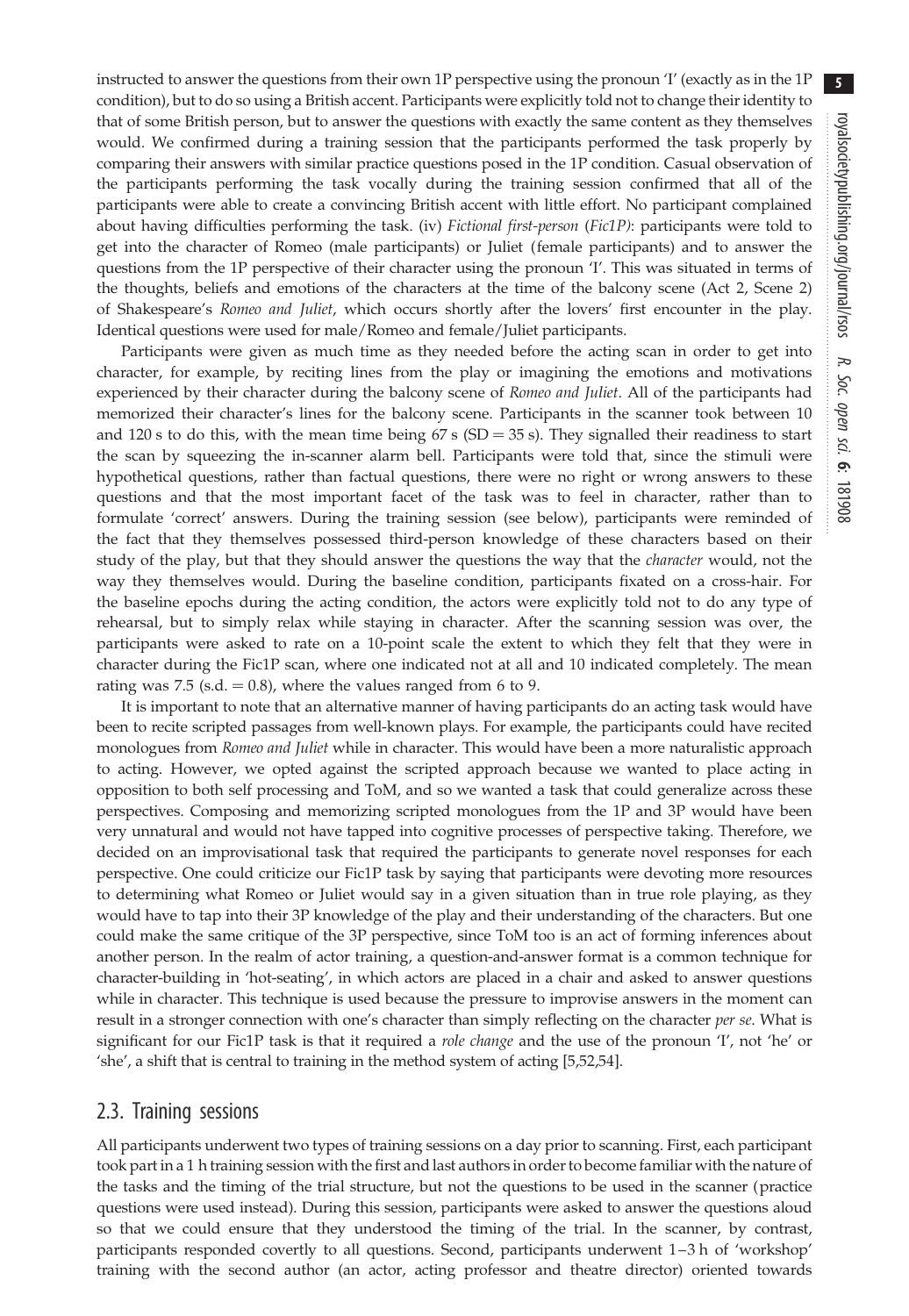Shakespeare's Romeo and Juliet. This was generally done in small groups. These sessions began with the rehearsal of a monologue from Romeo and Juliet's balcony scene, as informed by a conventional rehearsaldiscussion of the characters' backgrounds, such as their social and cultural contexts, their objectives, and their obstacles. The sessions finished by 'hot-seating' the participants, which involved challenging them to improvise answers to questions in character in the first person by adopting the perspective of the character they were portraying. At no time were the actual questions from the MRI experiment ever used in these workshop sessions. In fact, the second author was blind to the questions used in the experiment. Participants did not encounter the actual questions until they were scanned.

#### 2.4. Image acquisition

Magnetic resonance images were acquired with a GE Medical Systems Signa Excite 3-Tesla MRI at the Imaging Research Centre at St Joseph's Healthcare Hamilton. Functional images sensitive to the blood-oxygen-level-dependent (BOLD) signal were collected with a gradient-echo pulse sequence using standard parameters (TR = 2000 ms, TE = 45 ms, flip angle =  $90^{\circ}$ , 31 slices, 4 mm slice thickness, no gap, matrix size =  $64 \times 64$ , field of view = 24 cm, voxel size =  $3.75 \times 3.75 \times 4$  mm), effectively covering the whole brain. All functional scans lasted 5 min 24 s, resulting in the collection of 162 brain volumes per scan. Four dummy scans were run before data acquisition began. Highresolution, T1-weighted structural images were acquired in order to register functional activity onto brain anatomy. The scanning parameters were 3D-FSPGR, IR-prepped,  $Ti = 450$  ms, flip angle  $= 12$ degrees, TR = 7.5 ms, TE = 2.1 ms, field of view =  $240 \times 180$  mm, slice thickness = 2 mm, acquisition matrix 320  $\times$  192, 1 average, receiver bandwidth = 31.25 kHz, data were interpolated to 512  $\times$  512 matrices, and number of slices doubled during reconstruction, resulting in 154 slices.

#### 2.5. Data analysis

The data were analysed using a slow event-related design. Functional images were reconstructed offline, and the scan series was realigned and motion-corrected using BrainVoyager QX 2.8. Motion-correction analysis revealed that participants displayed very little head movement, as expected for a covert task. Translational and rotational corrections did not exceed an acceptable level of 1 mm and 1 degree, respectively, for any participant. During the preprocessing stage, a temporal high-pass filter was applied at a frequency of 0.0078 Hz, or 2 cycles per scan, using the GLM-Fourier algorithm. Threedimensional spatial smoothing was performed using a Gaussian filter with a full-width-at-halfmaximum kernel size of 4 mm. Following realignment, each functional scan was normalized to the Talairach template [\[55](#page-18-0)]. The BOLD response for each task-block was modelled as the convolution of an 18 s boxcar with a synthetic haemodynamic response function composed of two gamma functions, reflecting the contrast between task epochs and fixation. Beta weights associated with the modelled haemodynamic responses were computed to fit the observed BOLD-signal time course in each voxel for each participant using the general linear model, as implemented in Brain Voyager QX. The six head-motion parameters were included as nuisance regressors in the analysis.

Each participant's data were processed using a fixed-effects analysis, where a false discovery rate (FDR) of  $p < 0.05$  was employed as a correction for multiple comparisons. Contrast images for each participant were brought forward into a random-effects analysis with FDR correction at  $p < 0.05$ . The group data shown in [figure 1](#page-6-0) were registered onto an inflated brain of one of the participants within the study (P9), as generated using Brain Voyager. High-level contrasts were thresholded with clusterlevel correction for multiple comparisons to control for the rate of false positives. An initial clusterforming threshold of  $p < 0.05$  uncorrected was applied, followed by a Monte Carlo simulation using the AlphaSim algorithm in Brain Voyager, which selected a cluster-size threshold for each high-level contrast that maintained a family-wise error rate of  $p < 0.05$ . The obtained k-value (in voxels) was 100 for Fic1P versus 1P, 82 for 3P versus 1P, 90 for Fic1P versus 3P, 93 for accent versus 1P and 95 for Fic1P versus accent. The results are reported as t-tests. Deactivations are defined in all cases as the reverse contrast. However, in order to keep the nomenclature of the contrasts consistent, we have maintained the same contrast names throughout the Results section, but reported activations (i.e. positive t-values) in [table 2](#page-10-0) and deactivations (i.e. negative t-values) in [table 3](#page-11-0). For the Fic1P versus 1P contrast, for example, describing deactivations in this way is equivalent to reporting positive t-values for the reverse 1P versus Fic1P contrast. Because [figure 2](#page-9-0) shows activations and deactivations on the same slices, we prefer to keep the contrast names consistent for the activations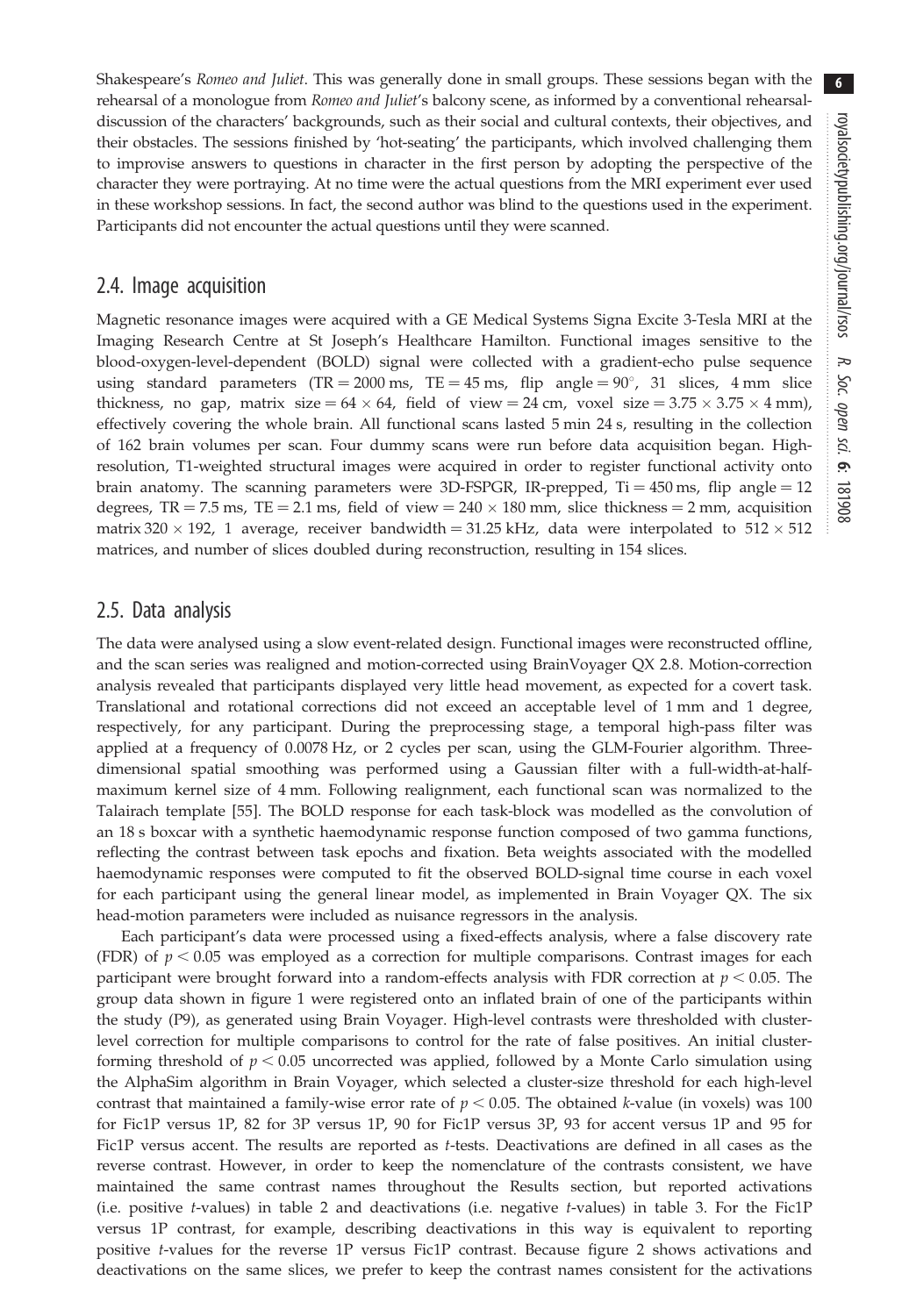<span id="page-6-0"></span>

Figure 1. Brain activations and deactivations for the first-person (1P) task compared with fixation, registered onto an inflated template brain. The results shown are FDR corrected  $p < 0.05$ . Abbreviations: ACC/MCC, anterior cingulate cortex/midcingulate cortex; ATPC, anterior temporopolar cortex; dmPFC/SFG, dorsomedial prefrontal cortex/superior frontal gyrus; IFG, inferior frontal gyrus; PCC, posterior cingulate cortex; PMC, premotor cortex; pMTG, posterior middle temporal gyrus; SMA, supplementary motor area; TPJ, temporoparietal junction; vmPFC, ventromedial prefrontal cortex. Activations are labelled orange, and deactivations are labelled blue.

and deactivations, and instead reverse the sign of the t-values in the respective tables for activation [\(table 2](#page-10-0)) and deactivation [\(table 3\)](#page-11-0).

## 3. Results

Figure 1 shows activations and deactivations for the 1P condition (self processing) against fixation, with Talairach coordinates for the activations for all four tasks listed in [table 1](#page-7-0). (Versions of the coordinate tables that contain cluster sizes are found in the electronic supplementary material). This is done in order to verify that all of the tasks activated expected sensorimotor brain areas for the kind of questionanswering task performed in this study; acting-specific activations are discussed below. The 1P versus fixation subtraction highlights the basic sensorimotor activations found in all of the conditions in the study. Activity was seen in visual areas such as V1 and V2 involved in reading the stimulus questions. Activations involved in the subvocal generation of answers included premotor areas related to vocalization (left vocal premotor cortex, supplementary motor area (SMA), cingulate gyrus and bilateral cerebellum) and those related to lexical selection and language generativity (left middle temporal gyrus, left inferior frontal gyrus). Left-hemisphere activations were seen in the superior frontal gyrus (SFG). Strong bilateral activations in the caudate nucleus were most probably coupled with the prefrontal activations. Mentalizing-related activations were seen in the ATPC bilaterally and the left TPJ. Deactivations were seen bilaterally in the region of the PCC and the vmPFC, in keeping with the known activity of these areas in the resting state network [\[56](#page-18-0)–[58](#page-18-0)]. Additional deactivations were seen in the inferior parietal lobule of the right hemisphere.

[Figure 2](#page-9-0) shows the results of the four high-level contrasts analysed in the study, with Talairach coordinates presented in [table 2](#page-10-0) (activations) and [table 3](#page-11-0) (deactivations). Figure  $2b$  shows the ToM contrast, comparing 3P with 1P. The goal of carrying out this contrast was to perform a sanity check with regard to the literature on perspective taking, as well as to establish a set of brain areas for mentalizing on its own that could be used as a point of reference when examining the brain areas for acting in the Fic1P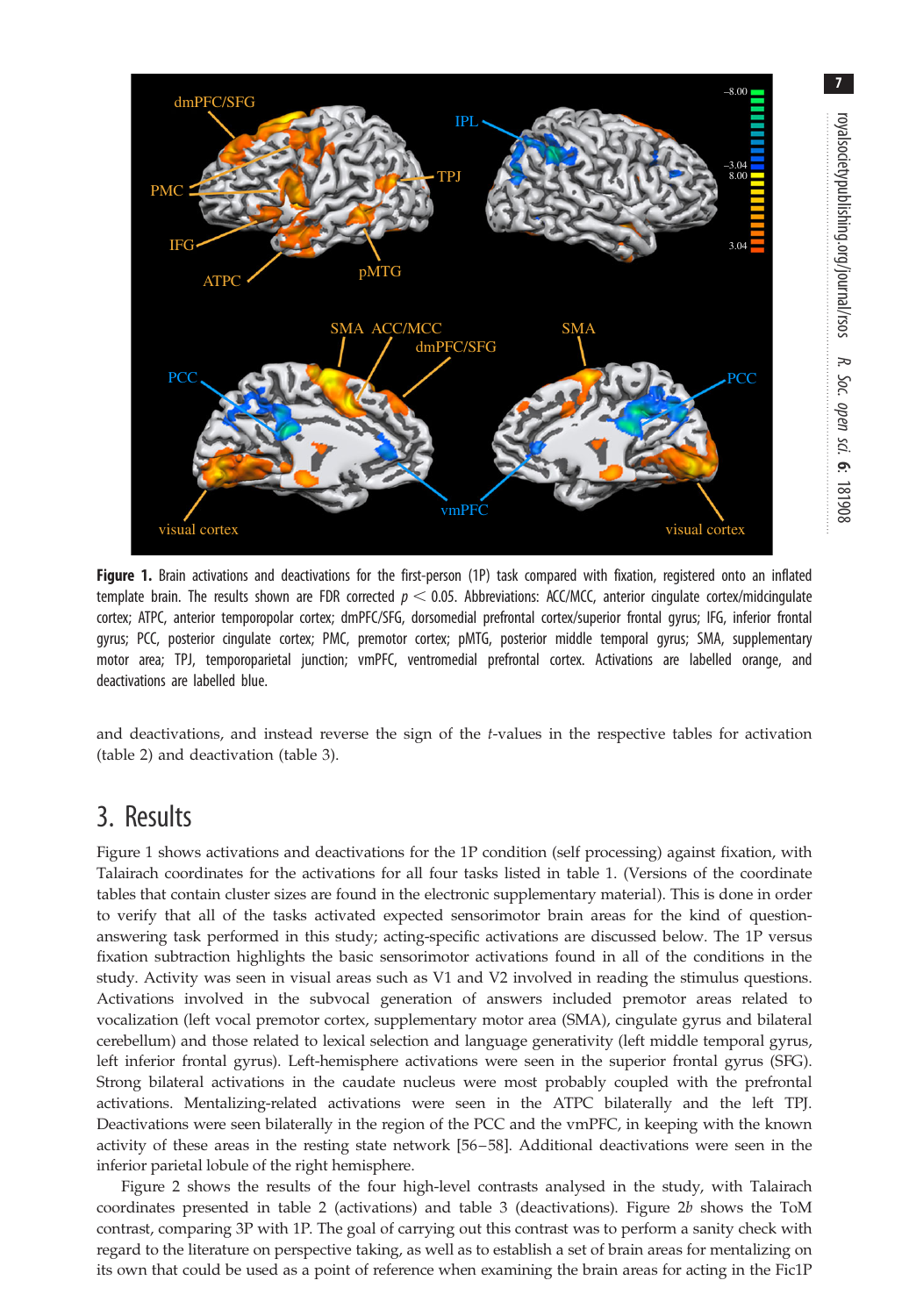<span id="page-7-0"></span>Table 1. Talairach coordinates of the activations for the four tasks versus fixation. The results are FDR corrected  $p < 0.05$ . After each anatomical name is the Brodmann area (BA) for that region in parentheses. The columns labelled as x, y and z contain the Talairach coordinates for the peak of each cluster readning significance. The t-value is the maximal value for that cluster. In order to keep the table a manageable size, only Table 1. Talairach coordinates of the activations for the four tasks versus fixation. The results are FDR corrected  $p < 0.05$ . After each anatomical name is the Brodmann area (BA) for that region in parentheses. The columns labelled as x, y and z contain the Talairach coordinates for the peak of each cluster reaching significance. The t-value is the maximal value for that cluster. In order to keep the table a manageable size, only activations of  $t > 6$  are shown. ATPC, anterior temporopolar cortex; dmPFC, dorsomedial prefrontal cortex; TPJ, temporoparietal junction; SMA, supplementary motor area; STG, superior temporal gyrus. activations of t  $>$  6 are shown. ATPC, anterior temporopolar cortex; dmPFC, dorsomedial prefrontal cortex; TPJ, temporoparietal junction; SMA, supplementary motor area; STG, superior temporal gyrus.

|                                |                       |                                                                                                                                                                                                                                                                                                                                                                                                                |                         |                | $\approx$                                              |                                                                                                     |                         |                                                           | <b>Fict</b>      |                      |                         |                                                 | accent                                    |                                                                |                                                                  |                        |
|--------------------------------|-----------------------|----------------------------------------------------------------------------------------------------------------------------------------------------------------------------------------------------------------------------------------------------------------------------------------------------------------------------------------------------------------------------------------------------------------|-------------------------|----------------|--------------------------------------------------------|-----------------------------------------------------------------------------------------------------|-------------------------|-----------------------------------------------------------|------------------|----------------------|-------------------------|-------------------------------------------------|-------------------------------------------|----------------------------------------------------------------|------------------------------------------------------------------|------------------------|
|                                | $\pmb{\times}$        |                                                                                                                                                                                                                                                                                                                                                                                                                | $\overline{\mathbf{z}}$ |                |                                                        |                                                                                                     | $\overline{\mathbf{z}}$ |                                                           | $\star$          |                      | $\overline{\mathbf{z}}$ |                                                 | $\star$                                   | $\overline{\phantom{0}}$                                       | $\overline{\phantom{a}}$                                         |                        |
| left hemisphere                |                       |                                                                                                                                                                                                                                                                                                                                                                                                                |                         |                |                                                        |                                                                                                     |                         |                                                           |                  |                      |                         |                                                 |                                           |                                                                |                                                                  |                        |
| frontal lobe                   |                       |                                                                                                                                                                                                                                                                                                                                                                                                                |                         |                |                                                        |                                                                                                     |                         |                                                           |                  |                      |                         |                                                 |                                           |                                                                |                                                                  |                        |
| SMA (BA 6)                     | $\frac{6}{1}$         | ī                                                                                                                                                                                                                                                                                                                                                                                                              | 61                      | 12.5           | $\begin{array}{c} \circ \\ \circ \\ \circ \end{array}$ | $\begin{array}{c} -1 \\ -1 \end{array}$                                                             | $\frac{6}{3}$           | $\frac{11.3}{8.4}$                                        | $\tilde{1}$      | $\overline{1}$       | $\mathcal{Z}$<br>Î      | $11.1$<br>Î                                     | $-6$ $-3$                                 | $\begin{array}{c} \n\hline \n-1 \\ \hline \n\end{array}$       | $rac{28}{67}$                                                    |                        |
|                                | $\tilde{1}$           | $-10$                                                                                                                                                                                                                                                                                                                                                                                                          | 5                       | 10.0           |                                                        |                                                                                                     |                         |                                                           |                  |                      |                         |                                                 |                                           |                                                                |                                                                  | $10.5$<br>$9.2$        |
| superior frontal gyrus (BA 6)  | $-12$<br>İ            | $\overline{20}$                                                                                                                                                                                                                                                                                                                                                                                                | 58<br>ŧ                 | $\frac{1}{73}$ |                                                        |                                                                                                     |                         |                                                           |                  |                      |                         |                                                 | $\frac{1}{2}$                             | İ                                                              |                                                                  |                        |
| cingulate gyrus (BA 32)        | $\frac{6}{1}$<br>İ    | 5                                                                                                                                                                                                                                                                                                                                                                                                              | $\frac{4}{6}$<br>İ      | 9.7<br>Î       | $\frac{1}{2}$                                          | ∶ ∞                                                                                                 | $43$                    | $\frac{1}{12}$                                            |                  |                      |                         |                                                 | $-9$<br>$-45$<br>$-57$                    | $\overline{\phantom{a}}$                                       |                                                                  | $\frac{10.2}{8.3}$ 7.9 |
| inferior frontal gyrus (BA 44) | - 45<br>$\frac{1}{2}$ |                                                                                                                                                                                                                                                                                                                                                                                                                | $\overline{1}$          | 7.0<br>ĺ       | İ                                                      |                                                                                                     | ţ                       | $\frac{1}{2}$                                             | $\frac{-54}{57}$ | $rac{8}{2}$          | ုံမျှေ                  | $\begin{array}{c} 28 \\ 7.8 \\ 8.8 \end{array}$ |                                           |                                                                | 49.19.19                                                         |                        |
|                                |                       |                                                                                                                                                                                                                                                                                                                                                                                                                |                         |                |                                                        |                                                                                                     |                         |                                                           |                  |                      |                         |                                                 |                                           | ∶∞                                                             |                                                                  |                        |
| inferior frontal gyrus (BA 45) |                       |                                                                                                                                                                                                                                                                                                                                                                                                                |                         |                | $\begin{array}{c} -57 \\ -12 \\ -39 \end{array}$       |                                                                                                     |                         | $\frac{8.6}{8.3}$ 7.0                                     |                  |                      |                         |                                                 |                                           |                                                                |                                                                  |                        |
| dmPFC (BA 8)                   |                       |                                                                                                                                                                                                                                                                                                                                                                                                                |                         |                |                                                        | $\begin{array}{c c} \hline \text{ } & \text{ } \\ \hline \text{ } & \text{ } \\ \hline \end{array}$ | 2146                    |                                                           |                  |                      |                         |                                                 |                                           |                                                                |                                                                  |                        |
| middle frontal gyrus (BA 6)    |                       |                                                                                                                                                                                                                                                                                                                                                                                                                |                         |                |                                                        |                                                                                                     |                         |                                                           |                  |                      |                         |                                                 |                                           |                                                                |                                                                  |                        |
| temporal lobe                  |                       |                                                                                                                                                                                                                                                                                                                                                                                                                |                         |                |                                                        |                                                                                                     |                         |                                                           |                  |                      |                         |                                                 |                                           |                                                                |                                                                  |                        |
| ATPC (BA 21/38)                | $-42$                 | $\sim$                                                                                                                                                                                                                                                                                                                                                                                                         | $-35$                   | 8.3            |                                                        |                                                                                                     |                         |                                                           | $-48$            |                      |                         |                                                 |                                           |                                                                | $-35$<br>$-11$                                                   |                        |
|                                |                       |                                                                                                                                                                                                                                                                                                                                                                                                                |                         |                |                                                        |                                                                                                     |                         |                                                           |                  | $\frac{1}{\sqrt{2}}$ | $-35$                   | $9.0$<br>7.6                                    | $-48$<br>$-51$<br>ł                       | $\overline{1}$ $\overline{\bullet}$                            |                                                                  | $\frac{17}{5}$         |
| TPJ (BA 39)                    | $-48$                 | $-64$                                                                                                                                                                                                                                                                                                                                                                                                          | $\overline{2}$          | 7.7            |                                                        |                                                                                                     |                         |                                                           | İ                |                      |                         |                                                 |                                           |                                                                | j.                                                               |                        |
| middle temporal gyrus (BA 21)  | $-60$                 | Î<br>$-37$                                                                                                                                                                                                                                                                                                                                                                                                     |                         | $\frac{1}{75}$ | $-54$                                                  | $-43$                                                                                               |                         | $\overline{z}$                                            | $-54$            | $-37$                | 4                       | $6.9$                                           | $\begin{array}{c} -51 \\ -54 \end{array}$ | $\begin{array}{ c c }\n\hline\n+43 \\ \hline\n-1\n\end{array}$ | $\begin{array}{c} \hline 4 \\ 0 \\ 0 \\ 0 \\ \hline \end{array}$ | $\frac{8.2}{7.4}$      |
| anterior STG (BA 22)           |                       |                                                                                                                                                                                                                                                                                                                                                                                                                |                         |                |                                                        |                                                                                                     |                         |                                                           |                  |                      |                         |                                                 |                                           |                                                                |                                                                  |                        |
| occipital lobe                 |                       |                                                                                                                                                                                                                                                                                                                                                                                                                |                         |                |                                                        |                                                                                                     |                         |                                                           |                  |                      |                         |                                                 |                                           |                                                                |                                                                  |                        |
| lingual gyrus (BA 18)          | $-12$                 | $-79$                                                                                                                                                                                                                                                                                                                                                                                                          | $\overline{a}$          | 7.6            | $\begin{bmatrix} 1 \\ 1 \end{bmatrix}$                 | $-82$                                                                                               | $-5$                    | $\begin{array}{c} \boxed{1.8} \\ \boxed{1.8} \end{array}$ |                  |                      |                         |                                                 |                                           |                                                                |                                                                  |                        |
| subcortical                    |                       |                                                                                                                                                                                                                                                                                                                                                                                                                |                         |                |                                                        |                                                                                                     |                         |                                                           |                  |                      |                         |                                                 |                                           |                                                                |                                                                  |                        |
| putamen                        | $-27$                 | $\begin{array}{c} \rule{0pt}{2ex} \rule{0pt}{2ex} \rule{0pt}{2ex} \rule{0pt}{2ex} \rule{0pt}{2ex} \rule{0pt}{2ex} \rule{0pt}{2ex} \rule{0pt}{2ex} \rule{0pt}{2ex} \rule{0pt}{2ex} \rule{0pt}{2ex} \rule{0pt}{2ex} \rule{0pt}{2ex} \rule{0pt}{2ex} \rule{0pt}{2ex} \rule{0pt}{2ex} \rule{0pt}{2ex} \rule{0pt}{2ex} \rule{0pt}{2ex} \rule{0pt}{2ex} \rule{0pt}{2ex} \rule{0pt}{2ex} \rule{0pt}{2ex} \rule{0pt}{$ | 4                       | 15.4           | $-21$                                                  | $\sim$                                                                                              | $\approx$               | 11.3                                                      |                  |                      |                         |                                                 | $-21$                                     | $\overline{1}$                                                 | 4                                                                | 9.0                    |
|                                |                       |                                                                                                                                                                                                                                                                                                                                                                                                                |                         |                |                                                        |                                                                                                     |                         |                                                           |                  |                      |                         |                                                 |                                           |                                                                |                                                                  | (Continued.)           |

royalsocietypublishing.org/journal/rsos

royalsocietypublishing.org/journal/rsos

 $\overline{\mathbf{8}}$ 

R. Soc. open sci. <u>م</u>.

coyalsocietypublishing.org/journal/rsos R. Soc. open sci. 6: 181908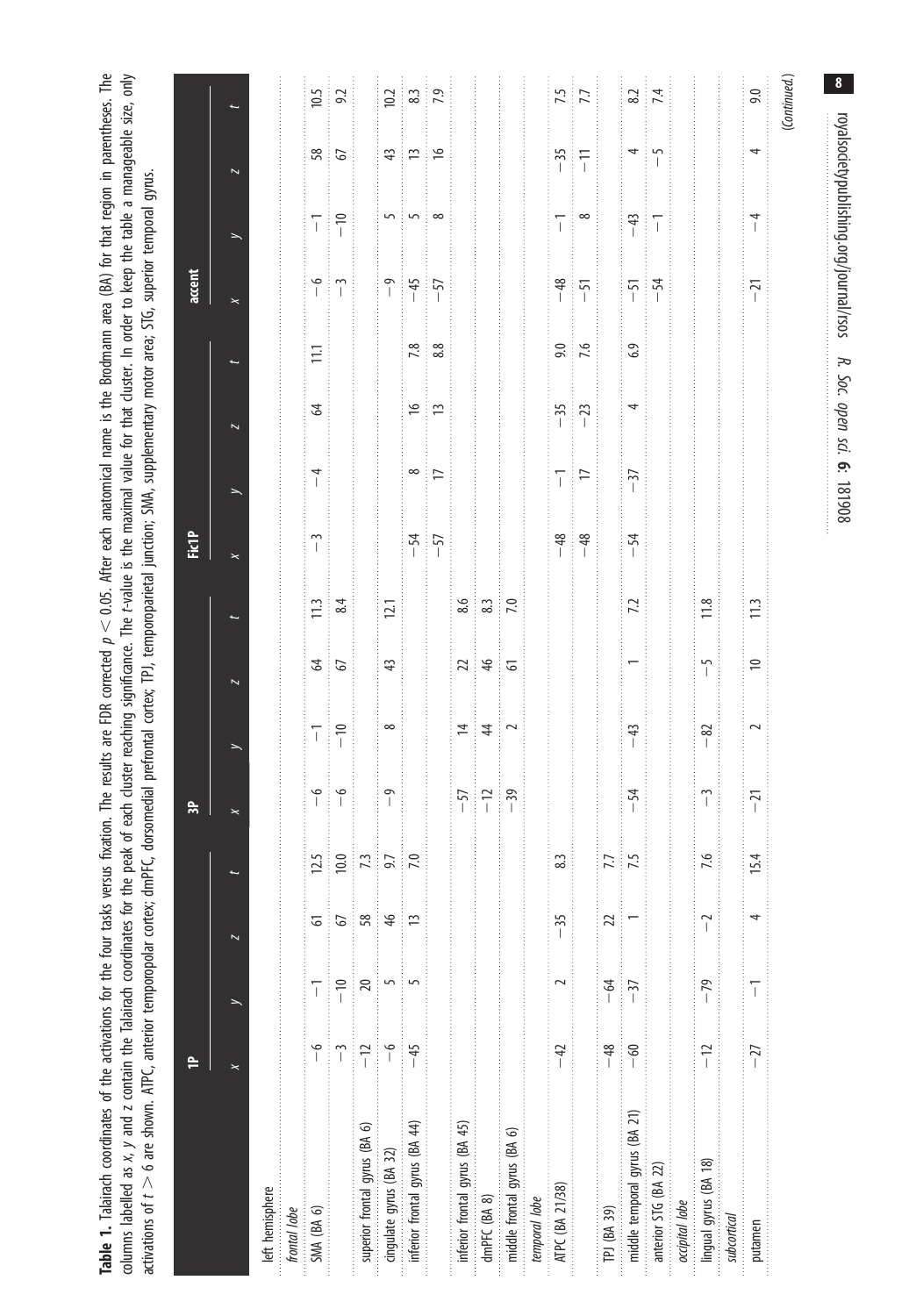| ۹ |  |
|---|--|
|   |  |

|                       |                          |                |                          |               | $\approx$          |                |                         |                                                         | FictP                   |                 |                          |                  | accent                  |                          |                                                    |                                  |
|-----------------------|--------------------------|----------------|--------------------------|---------------|--------------------|----------------|-------------------------|---------------------------------------------------------|-------------------------|-----------------|--------------------------|------------------|-------------------------|--------------------------|----------------------------------------------------|----------------------------------|
|                       | $\times$                 |                | $\overline{\phantom{a}}$ |               | $\mathord{\Join}$  | $\rightarrow$  | $\overline{\mathbf{z}}$ |                                                         | $\overline{\mathbf{X}}$ |                 | $\overline{\phantom{a}}$ |                  | $\overline{\mathbf{X}}$ | $\overline{\phantom{0}}$ | $\overline{\mathbf{z}}$                            |                                  |
| substantia nigra      | $\overline{\phantom{0}}$ | $-19$          | $\frac{8}{1}$            | $\circ$<br>∞  |                    |                |                         |                                                         |                         |                 |                          |                  |                         |                          |                                                    | 10.0                             |
| thalamus              |                          |                |                          |               | $-15$<br>$-18$     | $-16$          | $\overline{ }$          | $\begin{array}{c}\n 7.0 \\  \hline\n 8.5\n \end{array}$ |                         |                 |                          |                  | $-15$<br>$-12$          | $-22$<br>$-16$           | $\frac{8}{1}$ 2                                    | 8.4                              |
| globus pallidus       |                          |                |                          |               |                    |                | $\frac{1}{2}$           |                                                         | $-18$                   | $-10$           | 4                        | 7.0              |                         |                          |                                                    |                                  |
| caudate nucleus       |                          |                |                          |               |                    |                |                         |                                                         |                         |                 |                          |                  | $-18$                   | $-16$                    | $25 - 16$                                          | 10.0                             |
|                       |                          |                |                          |               |                    |                |                         |                                                         |                         |                 |                          |                  |                         | $\infty$                 |                                                    |                                  |
| cerebellum            |                          |                |                          |               |                    |                |                         |                                                         |                         |                 |                          |                  |                         |                          |                                                    |                                  |
| lobule VI             | $-36$                    | $-73$          | $-23$                    | 7.3           |                    |                |                         |                                                         |                         |                 |                          |                  |                         |                          |                                                    |                                  |
| lobule V              | $-\frac{12}{2}$          | $-58$<br>İ     | $-20$<br>ŧ               | 7.2           |                    |                |                         |                                                         |                         |                 |                          |                  |                         |                          |                                                    |                                  |
| lobule IV             |                          |                |                          |               |                    |                |                         |                                                         |                         |                 |                          |                  | $\circ$                 | $-49$                    | $\frac{8}{1}$                                      | 7.5                              |
| right hemisphere      |                          |                |                          |               |                    |                |                         |                                                         |                         |                 |                          |                  |                         |                          |                                                    |                                  |
| frontal lobe          |                          |                |                          |               |                    |                |                         |                                                         |                         |                 |                          |                  |                         |                          |                                                    |                                  |
| SMA (BA 6)            | $\circ$                  | $\overline{1}$ | 61                       | 9.2           |                    |                |                         |                                                         |                         |                 |                          |                  |                         |                          |                                                    |                                  |
| insula (BA 13)        |                          |                |                          |               |                    |                |                         |                                                         |                         |                 |                          |                  | 39                      | $\overline{20}$          | 4                                                  | 7.5                              |
| temporal lobe         |                          |                |                          |               |                    |                |                         |                                                         |                         |                 |                          |                  |                         |                          |                                                    |                                  |
| anterior STG (BA 38)  | 54                       |                | $\frac{8}{1}$            | 7.3           |                    |                |                         |                                                         | $48$                    | 5               | $\overline{1}$<br>İ      | 7.0              | 51                      | $\sim$                   | $\frac{8}{1}$                                      | 8.2                              |
| occipital lobe        |                          |                |                          |               |                    |                |                         |                                                         |                         |                 |                          |                  |                         |                          |                                                    |                                  |
| lingual gyrus (BA 18) | 3                        | $-79$          | $\frac{8}{1}$            | $\sigma$<br>∞ | $\circ$            | $-79$          | $\frac{8}{1}$           | 7.9                                                     | $\circ$                 | $\overline{79}$ | $\overline{a}$           | $\overline{9}$ . | $\circ$                 | $-76$                    | $\overline{1}$                                     | 8.2                              |
| subcortical           |                          |                |                          |               |                    |                |                         |                                                         |                         |                 |                          |                  |                         |                          |                                                    |                                  |
| caudate nucleus       | 15                       |                | $\overline{0}$           | 16.0          | $\frac{8}{2}$<br>ŧ | $\sim$         | $\overline{e}$<br>ŧ     | 9.9                                                     |                         |                 |                          |                  | $\frac{15}{2}$<br>ł     | $\equiv$                 | 13                                                 | $10.1$<br>9.6                    |
| putamen               | $\approx$                |                | $\approx$                | 11.0          | $\frac{8}{2}$      | $\overline{1}$ | 4                       | $\frac{1}{\sqrt{2}}$                                    |                         |                 |                          |                  | 15                      | $\frac{1}{2}$            | 4                                                  |                                  |
| cerebellum            |                          |                |                          |               |                    |                |                         |                                                         |                         |                 |                          |                  |                         |                          |                                                    |                                  |
| lobule VI             | 30                       | $-52$          | $-29$                    | 10.5          | $\sqrt{2}$         | $-55$          | $-26$                   | 7.4                                                     | $\sqrt{3}$              | $-55$           | $-32$                    | 7.7              |                         |                          |                                                    |                                  |
| lobule V              |                          |                |                          |               |                    |                |                         |                                                         |                         |                 |                          |                  | $\frac{1}{2}$           | $-58$<br>$-58$           | $\begin{array}{c}\n-26 \\ -20 \\ -29\n\end{array}$ | $\frac{33}{102}$ $\frac{23}{13}$ |
| $\cos 1$              | 27                       | $-79$          | $-29$                    | 8.3           | $\overline{27}$    | $-73$          | $-32$                   | $\approx$                                               |                         |                 |                          |                  |                         |                          |                                                    |                                  |
|                       |                          |                |                          |               |                    |                |                         |                                                         |                         |                 |                          |                  |                         |                          |                                                    |                                  |

 $\overline{9}$ 181908 9royalsocietypublishing.org/journal/rsos R. Soc. open sci. <u>م</u>.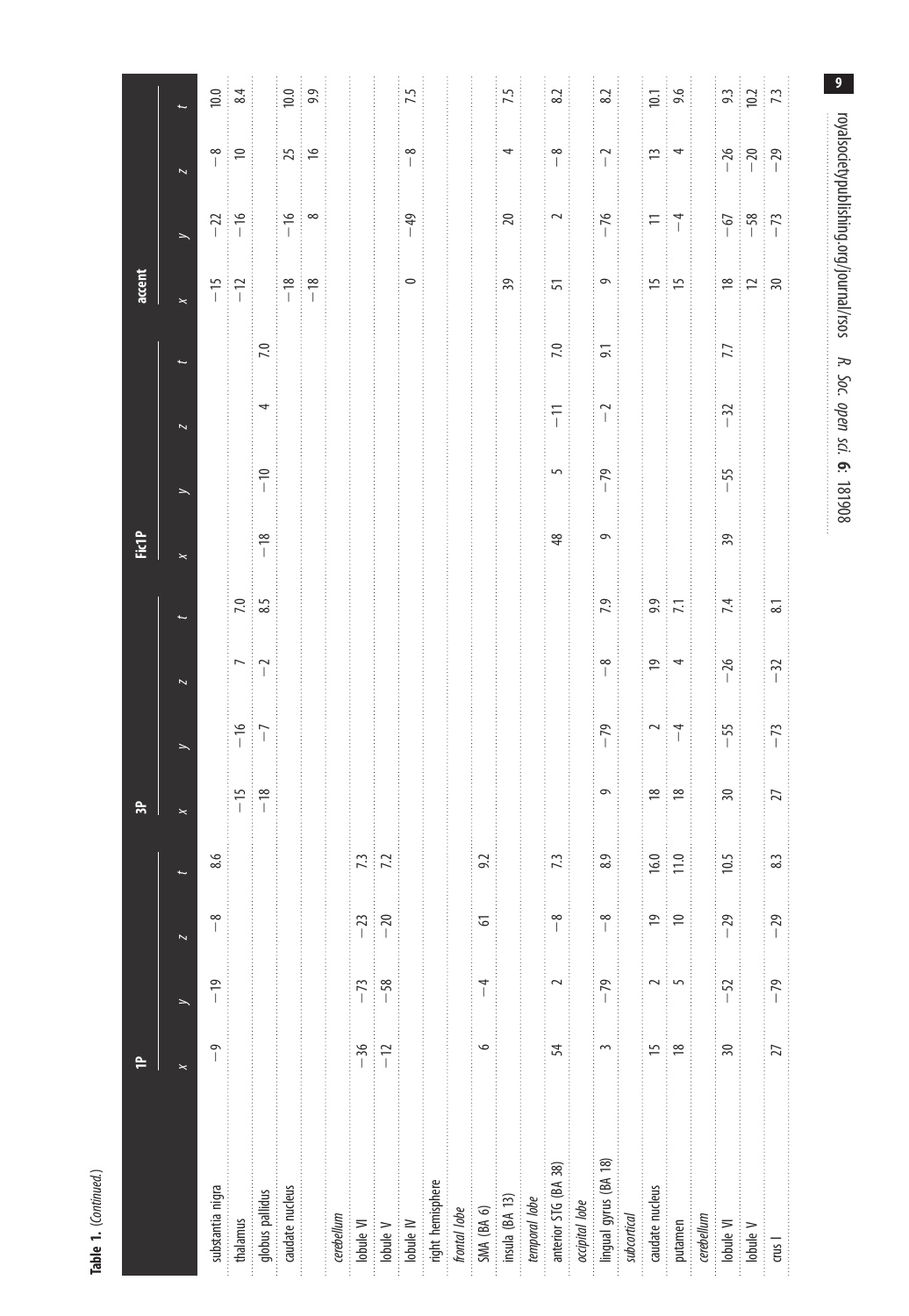<span id="page-9-0"></span>

Figure 2. High-level contrasts. Results are registered on the anatomical MRI of one of the participants (P9). (a) Acting (Fic1P) versus self (1P), (b) theory-of-mind (3P) versus self (1P), (c) acting (Fic1P) versus theory-of-mind (3P) and (d) British accent versus self (1P). These contrasts were thresholded with cluster-level correction for multiple comparisons to control for the rate of false positives. An initial cluster-forming threshold of  $p < 0.05$  uncorrected was applied, followed by a Monte Carlo simulation using the AlphaSim algorithm in Brain Voyager, which selected a cluster-size threshold for each high-level contrast that maintained a family-wise error rate of  $p < 0.05$ . The obtained k-value (in voxels) was 100 for Fic1P versus 1P, 82 for 3P versus 1P, 90 for Fic1P versus 3P, 93 for accent versus 1P and 95 for Fic1P versus accent. dmPFC, dorsomedial prefrontal cortex; PCC, posterior cingulate cortex; SFG, superior frontal gyrus: vmPFC, ventromedial prefrontal cortex.

versus 1P contrast (below). The activation pattern was quite similar to that of 1P, reflecting the overall similar sensorimotor nature of the question-answering task. The contrast showed a deactivation in the vmPFC and the ventral part of the dmPFC (dmFPC-v). Another mentalizing area that showed deactivation in this contrast was the left ATPC (BA 38; [table 3\)](#page-11-0). There were no areas that were more active in 3P than 1P, only deactivations. Hence, coordinates for the 3P versus 1P contrast are only found in [table 3](#page-11-0) (deactivations), and not [table 2](#page-10-0) (activations).

Figure 2a shows the contrast of interest for the study, namely acting (Fic1P) compared to selfprocessing (1P). Deactivations were seen in anterior parts of the cortical midline. This included the same part of the vmPFC and dmPFC-v that was seen in the 3P versus 1P contrast. However, it also included a large part of dmPFC/SFG that was not seen in the ToM contrast. Bilateral deactivations were seen in the caudate nucleus, most probably associated with those in the medial PFC. Activations were only seen in the precuneus and the region of the pSTS and TPJ ([table 2](#page-10-0)). The latter is a region commonly seen in ToM tasks, although it did not appear in the 3P versus 1P contrast in this study, and was specific to the acting contrast.

Figure 2c shows the contrast between acting and the 3P condition in order to examine the extent to which acting depends on activation changes that occur during ToM tasks. The Fic1P-related deactivation in the dmPFC/SFG persisted in the Fic1P versus 3P contrast, although only in the left hemisphere. A weak deactivation in the vmPFC was present in this contrast as well. The precuneus activation seen in the Fic1P versus 1P contrast was also present in Fic1P versus 3P, as well as a weak activation in the right pSTS and several occipital areas.

Figure 2d shows the British accent condition compared to self processing using one's regular manner of speaking (1P). This contrast controlled for both the self perspective and the content of the answers (which were semantically similar to those for 1P), but introduced a type of gestural modification that could be seen as being a form of pretence or mimicry, even though the participants were explicitly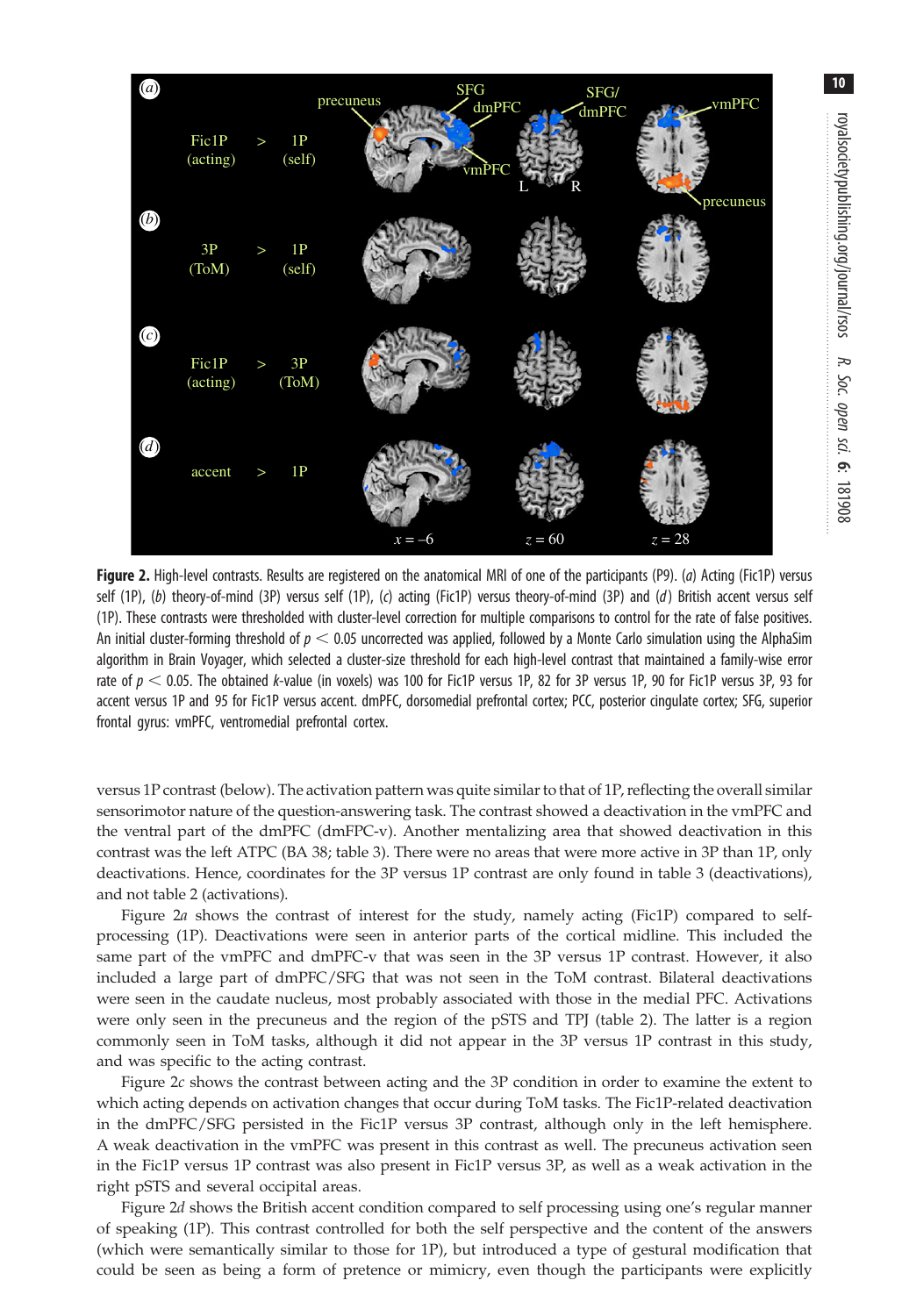<span id="page-10-0"></span>Table 2. Talairach coordinates of the activations for four of the high-level contrasts. The contrasts were thresholded with cluster-level correction for multiple comparisons to control for the rate of false positives. An initial cluster-forming threshold of  $p < 0.05$  uncorrected was applied, followed by a Monte Carlo simulation using the AlphaSim algorithm in Brain Voyager, which selected a duster-size threshold for each high-level contrast that maintained a family-wise error rate of  $p < 0.05$ . The obtained k-value (in voxels) was 100 for FicTP versus 1P, 82 for 3P versus 1P, 90 for FicTP versus 3P, 93 for accent versus 1P and 95 for FicTP Table 2. Talairach coordinates of the activations for four of the high-level contrasts. The contrasts were thresholded with cluster-level correction for multiple comparisons to control for the rate of false positives. An contrast that maintained a family-wise error rate of  $p < 0.05$ . The obtained k-value (in voxels) was 100 for Fic1P versus 1P, 90 for Fic1P versus 3P, 93 for accent versus 1P and 95 for Fic1P versus accent. 3P versus 1P did not show any activations; its deactivations are shown in table 3. After each anatomical name is the Brodmann area (BA) for that region in parentheses. The columns labelled as x, y and versus accent. 3P versus 1P did not show any activations; its deactivations are shown in [table](#page-11-0) 3. After each anatomical name is the Brodmann area (BA) for that region in parentheses. The columns labelled as x, y and z contain the Talairach coordinates for the peak of each cluster reaching significance. The t-value is the maximal value for that cluster. DLPFC, dorsolateral prefrontal cortex; ITG, inferior temporal gyrus; MOG, middle z contain the Talairach coordinates for the peak of each cluster reaching significance. The t-value is the maximal value for that cluster. DLPFC, dorsolateral prefrontal cortex; ITG, inferior temporal gyrus; MOG, middle initial cluster-forming threshold of  $p < 0.05$  uncorrected was applied, followed by a Monte Carlo simulation using the AlphaSim algorithm in Brain Voyager, which selected a cluster-size threshold for each high-level ocipital gyrus; MTG, middle temporal gyrus; PMC, premotor cortex; pSTS, posterior superior temporal sulcus; TPJ, temporoparietal junction. occipital gyrus; MTG, middle temporal gyrus; PMC, premotor cortex; pSTS, posterior superior temporal sulcus; TPJ, temporoparietal junction.

|                         | $FicIP \geq 1$    |           |                |               | FicIP > 3P                                                                                        |                                           |                                                 |                                                           | accent > 1P |               |                 |     | Fic $p > i$                                                   | accent                       |                                             |                   |
|-------------------------|-------------------|-----------|----------------|---------------|---------------------------------------------------------------------------------------------------|-------------------------------------------|-------------------------------------------------|-----------------------------------------------------------|-------------|---------------|-----------------|-----|---------------------------------------------------------------|------------------------------|---------------------------------------------|-------------------|
|                         | $\mathord{\Join}$ |           |                |               |                                                                                                   |                                           |                                                 |                                                           | $\times$    |               |                 |     |                                                               | $\rightarrow$                | $\overline{\phantom{a}}$                    |                   |
| precuneus (BA 31/19)    | $\frac{6}{1}$     | $-73$     | 28             | 6.8           |                                                                                                   |                                           |                                                 | 3.5                                                       |             |               |                 |     | $\frac{1}{2}$                                                 | $-73$                        | $\frac{28}{22}$                             | $\frac{1}{4}$     |
|                         | ᡡ                 | $-76$     | $\overline{3}$ |               | $\frac{18}{1}$                                                                                    | $-79$<br>$-70$                            | $\frac{1}{28}$                                  | $3.3 - 5$                                                 |             |               |                 |     |                                                               |                              |                                             | 3.3               |
|                         |                   |           |                |               | $\frac{1}{2}$                                                                                     |                                           |                                                 |                                                           |             |               |                 |     |                                                               |                              |                                             |                   |
| precuneus (BA 7)        |                   | $\approx$ | $\overline{a}$ |               |                                                                                                   |                                           |                                                 |                                                           |             |               |                 |     |                                                               |                              |                                             |                   |
| dorsal precuneus (BA 7) | $\approx$         | $-79$     | 55             | 4.2           |                                                                                                   |                                           |                                                 |                                                           |             |               |                 |     |                                                               |                              |                                             |                   |
| TPJ (BA 39)             | 54                | $-64$     | $\approx$      | $\frac{1}{4}$ |                                                                                                   |                                           |                                                 |                                                           |             |               |                 |     | $\overline{4}$                                                | $-61$                        | $\overline{2}$                              | 3.4               |
| pSTS (BA 22/21)         | 39<br>$\vdots$    | $-55$     |                | 33            |                                                                                                   |                                           | $\simeq$                                        | 3.6                                                       |             |               |                 |     |                                                               |                              |                                             |                   |
| MTG (BA 37)             |                   |           |                |               |                                                                                                   |                                           |                                                 |                                                           |             |               |                 |     |                                                               |                              |                                             |                   |
|                         |                   |           |                |               | $\frac{5}{1}$ $\frac{8}{4}$ $\frac{1}{2}$ $\frac{8}{1}$ $\frac{8}{1}$ $\frac{8}{1}$ $\frac{1}{2}$ | $-58$<br>$-67$<br>$-67$<br>$-72$<br>$-52$ | $\frac{4}{4}$ = $\frac{1}{10}$ = $\frac{1}{10}$ | $\frac{33}{35}$ $\frac{4}{3}$ $\frac{9}{3}$ $\frac{3}{3}$ |             |               |                 |     |                                                               |                              |                                             |                   |
| fusiform gyrus (BA 19)  |                   |           |                |               |                                                                                                   |                                           |                                                 |                                                           |             |               |                 |     | $-45$                                                         | $-91$                        | $-1$                                        | $\overline{61}$   |
| cuneus (BA 18)          |                   |           |                |               |                                                                                                   |                                           |                                                 |                                                           |             |               |                 |     |                                                               |                              |                                             |                   |
| MOG (BA 37)             |                   |           |                |               |                                                                                                   |                                           | $\frac{1}{2}$                                   |                                                           |             |               |                 |     |                                                               |                              |                                             |                   |
| MTG (BA 39/19)          |                   |           |                |               |                                                                                                   |                                           |                                                 |                                                           |             |               |                 |     | $\begin{array}{c c}\n\hline\n239 \\ \hline\n-18\n\end{array}$ | $-7$<br>$-7$<br>$-7$<br>$-9$ | $\frac{1}{\sqrt{2}}$ = $\frac{1}{\sqrt{2}}$ | $\frac{3.7}{4.3}$ |
|                         |                   |           |                |               |                                                                                                   |                                           |                                                 |                                                           |             |               |                 |     |                                                               |                              |                                             |                   |
| orofacial PMC (BA 6)    |                   |           |                |               |                                                                                                   |                                           |                                                 |                                                           | $-54$       | $\frac{1}{2}$ | $\frac{40}{37}$ | 4.1 |                                                               |                              |                                             |                   |
| DLPFC (BA 9)            |                   |           |                |               |                                                                                                   |                                           |                                                 |                                                           |             |               |                 |     |                                                               |                              |                                             |                   |
|                         |                   |           |                |               |                                                                                                   |                                           |                                                 |                                                           |             |               |                 |     |                                                               |                              |                                             |                   |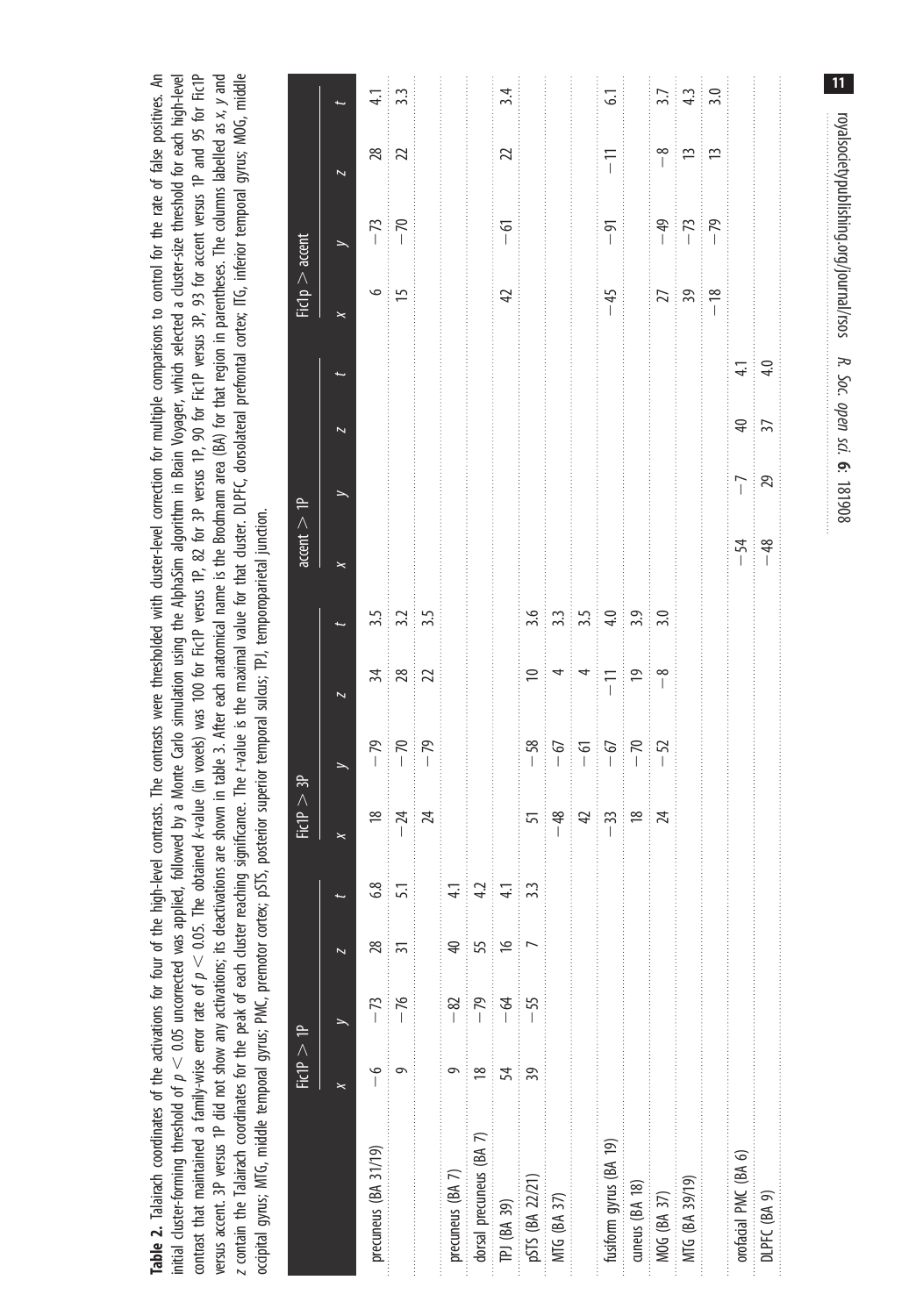<span id="page-11-0"></span>contrast that maintained a family-wise error rate of  $p < 0.05$ . The obtained k-value (in voxels) was 100 for Fic1P versus 1P, 82 for 3P versus 1P, 90 for Fic1P versus 3P, 93 for accent versus 1P and 95 for Fic1P versus accent. After each anatomical name is the Brodmann area (BA) for that region in parentheses. The columns labelled as x, y and z contain the Talairach coordinates for the peak of each duster reaching significance. The t-value is the maximal value for that cluster. In order to keep the table a manageable size, only deactivations of t< - 3 are shown. ATPC, anterior temporopolar cortex; dmPFC-d, dorsal part of the dorsomedial prefrontal cortex; dmPFC-v, ventral part of the dorsomedial prefrontal cortex; IFG-PO, inferior frontal gyrus pars orbitalis; MOG, middle occipital gyrus; PHG, parahippocampal gyrus; SFG-ant, anterior part of Table 3. Talairach coordinates of the deactivations for the five high-level contrasts. The contrasts were thresholded with cluster-level correction for multiple comparisons to control for the rate of false positives. An initial cluster-forming threshold of  $p < 0.05$  uncorrected was applied, followed by a Monte Carlo simulation using the AlphaSim algorithm in Brain Voyager, which selected a duster-size threshold for each high-level Table 3. Talairach coordinates of the deactivations for the five high-level contrasts. The contrasts were thresholded with cluster-level correction for multiple comparisons to control for the rate of false positives. An contrast that maintained a family-wise error rate of  $p < 0.05$ . The obtained k-value (in voxels) was 100 for Fic1P versus 1P, 90 for Fic1P versus 3P, 93 for accent versus 1P and 95 for Fic1P versus 1P and 95 for Fic1P versus accent. After each anatomical name is the Brodmann area (BA) for that region in parentheses. The columns labelled as x, y and z contain the Talairach coordinates for the peak of each cluster reaching significance. The t-value is the maximal value for that cluster. In order to keep the table a manageable size, only deactivations of  $t<-3$  are shown. ATPC, anterior temporopolar cortex; dmPFC-d, dorsal part of the dorsomedial prefrontal cortex; dmPFC-v, ventral part of the dorsomedial prefrontal cortex; IFG-PO, inferior frontal gyrus pars orbitalis; MOG, middle occipital gyrus; PHG, parahippocampal gyrus; SFG-ant, anterior part of initial cluster-forming threshold of  $p < 0.05$  uncorrected was applied, followed by a Monte Carlo simulation using the AlphaSim algorithm in Brain Voyager, which selected a cluster-size threshold for each high-level the superior frontal gyrus; SFG-post, posterior part of the superior frontal gyrus; SMA, supplementary motor area; STG, superior temporal gyrus; vmPFC, ventromedial prefrontal cortex. the superior frontal gyrus; SFG-post, posterior part of the superior frontal gyrus; SMA, supplementary motor area; STG, superior temporal gyrus; vmPFC, ventromedial prefrontal cortex.

| 12           |                         |      | royalsocietypublishing.org/journal/rsos |                |                          |                | R. Soc. open sci. 6: 181908 |                |                          |                 |                                                               |                  |                 |                |                                         |                                                                 |                          |                |                |                  |
|--------------|-------------------------|------|-----------------------------------------|----------------|--------------------------|----------------|-----------------------------|----------------|--------------------------|-----------------|---------------------------------------------------------------|------------------|-----------------|----------------|-----------------------------------------|-----------------------------------------------------------------|--------------------------|----------------|----------------|------------------|
| (Continued.) |                         |      |                                         |                |                          |                |                             |                |                          |                 |                                                               |                  |                 |                |                                         |                                                                 |                          |                |                |                  |
|              |                         |      |                                         |                |                          |                |                             |                |                          |                 |                                                               |                  |                 | $-28$          | $-45$                                   |                                                                 |                          |                |                | STG (BA 22)      |
|              |                         |      |                                         |                |                          |                |                             |                |                          |                 |                                                               | $-3.5$           | $^{-2}$<br>ţ    | $\overline{1}$ | $-36$                                   |                                                                 |                          |                |                | insula           |
| $-4.9$       | 5                       | $-7$ | $\circ$                                 |                |                          |                |                             |                |                          |                 |                                                               |                  |                 |                |                                         |                                                                 |                          |                |                | SMA (BA 6)       |
|              |                         |      |                                         | $-4.2$         | $\approx$                | 95             | $\circ$                     | $-4.1$         | $\approx$                | 50              | $\overline{\phantom{0}}$                                      |                  |                 |                |                                         | $-3.3$                                                          | $\approx$                | $\overline{4}$ | $-12$          | vmPFC-v (BA 10)  |
|              |                         |      |                                         |                |                          |                |                             |                |                          |                 |                                                               |                  |                 |                |                                         | $-53$                                                           | $\overline{9}$           | $\ddot{a}$     | $\tilde{1}$    |                  |
|              |                         |      |                                         |                |                          |                |                             |                |                          |                 |                                                               |                  |                 |                | $\overline{c}$                          |                                                                 | $\overline{9}$           | S              |                |                  |
| $-4.8$       | 28                      | 38   | $-15$                                   | $-3.6$         | 25                       | 47             | $-18$                       | $-3.5$         | 28                       | 50              | $\frac{6}{1}$                                                 | $-3.5$<br>$-3.7$ | $\frac{28}{5}$  | <u> ಇ</u> ಜ    | $-12$                                   | $-5.5$<br>-5.4                                                  | 28                       | 50             | $\frac{6}{1}$  | vmPFC-d (BA 9)   |
|              |                         |      |                                         | $-3.9$         | $\approx$<br>ŧ           | 50             | $\circ$                     | $-3.0$         | $\overline{\mathcal{E}}$ | 95              | $\circ$                                                       |                  |                 |                |                                         |                                                                 | 34                       | 50             | 9              |                  |
|              |                         |      |                                         |                |                          |                |                             |                |                          |                 |                                                               |                  | $\overline{31}$ | $\frac{8}{3}$  |                                         |                                                                 | 37                       | 32             | $\approx$      |                  |
|              |                         |      |                                         |                |                          |                |                             |                |                          |                 |                                                               | $-4.6$<br>-3.7   | $\frac{1}{2}$   | $4^{\circ}$    | $\begin{bmatrix} 2 \\ -1 \end{bmatrix}$ |                                                                 | 34                       | $\overline{+}$ | $-21$          |                  |
|              |                         |      |                                         |                |                          |                |                             |                |                          |                 |                                                               |                  |                 |                |                                         | $-4.1$<br>$-4.1$<br>$-3.8$<br>$-3.5$                            | $\overline{\mathcal{E}}$ | 38             | $\tilde{1}$    | dmPFC-v (BA 8/9) |
|              |                         |      |                                         |                | $\overline{4}$           | 35<br>Ť        | $\frac{8}{10}$              |                | 49                       | $\ddagger$      | $\frac{1}{2}$                                                 |                  |                 |                |                                         |                                                                 |                          |                |                |                  |
|              |                         |      |                                         | $-4.3$<br>-4.2 | 55                       | $\ddot{a}$     | $\overline{15}$             | $-4.5$<br>-3.0 | 46<br>ŧ                  | $\overline{+}$  |                                                               |                  |                 |                |                                         |                                                                 | $\frac{4}{5}$            | 50             | $-12$<br>ł     | dmPFC-d (BA 8)   |
|              |                         |      |                                         |                |                          |                |                             | $-4.0$         | $\overline{6}$           | $\overline{20}$ | $\begin{array}{c c} 15 & 10 \\ -10 & 0 \\ \hline \end{array}$ |                  |                 |                |                                         | $-4.4$                                                          | 6                        | $\frac{8}{5}$  | $\frac{15}{2}$ |                  |
|              |                         |      |                                         |                |                          |                |                             |                | 58                       | 29              |                                                               |                  |                 |                |                                         |                                                                 | 55                       | 29             | $-12$<br>Î     | SFG-ant (BA 6)   |
|              |                         |      |                                         |                |                          |                |                             |                |                          |                 |                                                               |                  |                 |                |                                         | $\begin{array}{ c c } \hline -4.6 & -1.2 \\ \hline \end{array}$ | 61                       |                | $\frac{1}{2}$  |                  |
|              |                         |      |                                         | $-6.1$         | 55                       | $\overline{5}$ | $-15$                       |                |                          |                 |                                                               |                  |                 |                |                                         |                                                                 | 58                       | ∞              | Ō              | SFG-post (BA 6)  |
|              | $\overline{\mathbf{z}}$ |      | $\mathord{\Join}$                       |                | $\overline{\phantom{0}}$ |                | $\mathord{\thicksim}$       |                | $\overline{\phantom{a}}$ |                 | $\boldsymbol{\times}$                                         |                  |                 |                | ×                                       |                                                                 | $\overline{\mathbf{z}}$  |                | ×              |                  |
|              |                         |      | Fic1p > accent                          |                |                          |                | accent > 1P                 |                |                          |                 | FicIP > 3P                                                    |                  |                 |                | 3P > 1P                                 |                                                                 |                          |                | FicIP > IP     |                  |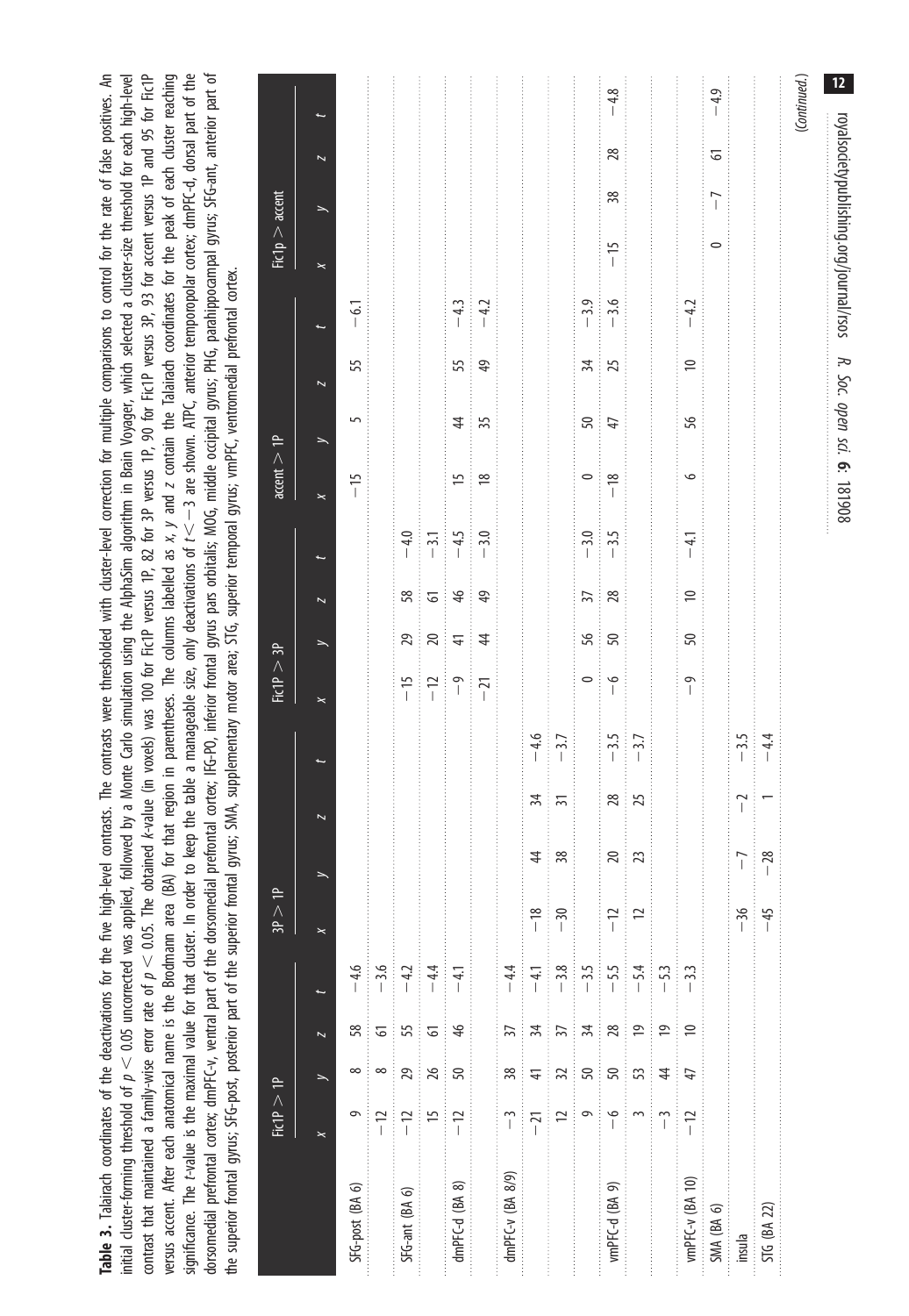|                     | FicIP > IP        |                |                                                                                      | 3P > 1P |           |                        |                         | FicIP > 3P |  | $\text{accept} > 1$ P  |       |             |        | Fic1p > accent |                |               |        |
|---------------------|-------------------|----------------|--------------------------------------------------------------------------------------|---------|-----------|------------------------|-------------------------|------------|--|------------------------|-------|-------------|--------|----------------|----------------|---------------|--------|
|                     | $\mathord{\Join}$ | $\frac{1}{2}$  |                                                                                      |         |           |                        |                         |            |  |                        |       |             |        | ×              |                |               |        |
| IFG-PO (BA 47)      |                   |                |                                                                                      | $-30$   |           | $\frac{8}{1}$          | $-4.5$                  |            |  |                        |       |             |        |                |                |               |        |
|                     |                   |                |                                                                                      | $-39$   | $\approx$ | $\frac{8}{1}$          | $\frac{1}{2}$<br>$-4.1$ |            |  |                        |       |             |        |                |                |               |        |
| PHG (BA 36)         |                   |                |                                                                                      | $-27$   | $-37$     | $\frac{8}{1}$          | $-3.2$<br>Î             |            |  |                        |       |             |        |                |                |               |        |
| ATPC (BA 38)        |                   |                |                                                                                      | $-45$   |           | $-35$<br>$\frac{1}{2}$ | $\frac{1}{2}$           |            |  |                        |       |             |        |                |                |               |        |
| MOG (BA 19)         |                   |                | 的复数形式的过去式和过去分词 医水杨酸 医水杨酸 医水杨酸盐 医阿拉伯氏试验检尿酸酶 医阿拉伯氏征 医阿拉伯氏征 医阿拉伯氏征 医阿拉伯氏征 医阿拉伯氏征 医阿拉伯氏征 |         |           |                        |                         |            |  | 33                     | $-79$ | $\tilde{=}$ | $-3.6$ |                |                |               |        |
|                     |                   |                |                                                                                      |         |           |                        |                         |            |  | $-18$<br>$\frac{1}{2}$ | $-79$ | 13          |        |                |                |               |        |
| MOG (BA 18)         |                   |                |                                                                                      |         |           |                        |                         |            |  | $-33$                  | $-88$ |             | $-5.0$ |                |                |               |        |
| caudate nucleus     | $\circ$           | $\frac{1}{2}$  | $-5.1$                                                                               |         |           |                        |                         |            |  |                        |       |             |        | $-21$          | $\overline{1}$ | $\frac{1}{2}$ | $-5.3$ |
|                     | $-12$             | $\overline{1}$ | $-4.2$                                                                               |         |           |                        |                         |            |  |                        |       |             |        | $-18$          |                | $\approx$     | $-44$  |
| putamen             |                   |                |                                                                                      |         |           |                        |                         |            |  |                        |       |             |        | 15             | ∞              |               | $-53$  |
| cerebellum (crus I) |                   |                |                                                                                      |         |           |                        |                         |            |  | 27                     | $-79$ | $-29$       | $-5.1$ |                |                |               |        |
|                     |                   |                |                                                                                      |         |           |                        |                         |            |  |                        |       |             |        |                |                |               |        |

Table 3. (Continued.) Table 3. (Continued.)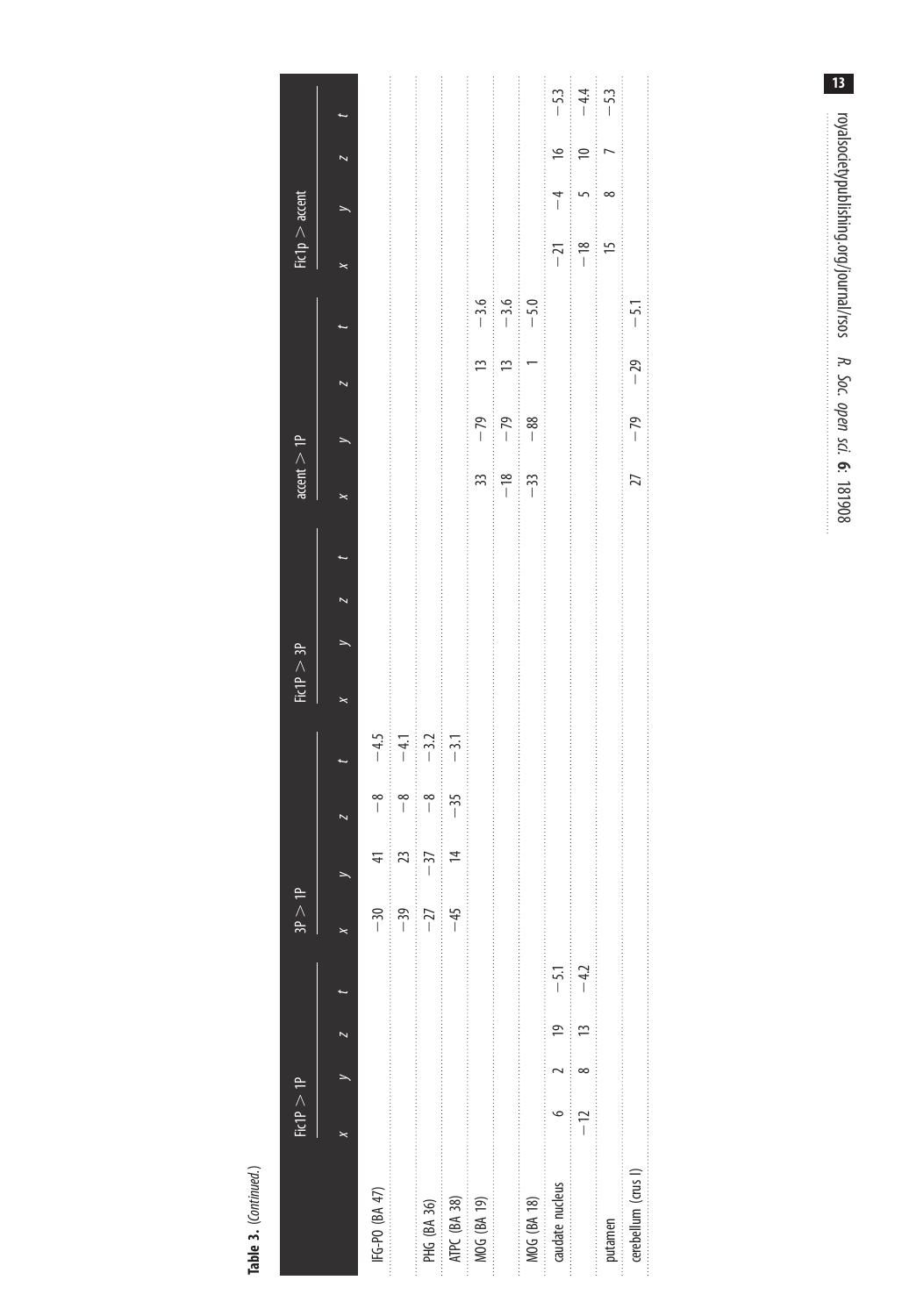told not to imagine that they were a British person, but to answer as themselves. To our surprise, this accent mimicry led to a similar deactivation pattern as the contrast of acting (Fic1P) with 1P, with deactivations seen in both the dmPFC/SFG and vmPFC. However, the acting-specific activations in the precuneus and TPJ/pSTS were not present, making these activations important markers of the acting manipulation. In support of this, the precuneus activation was present in the contrast of Fic1P versus British accent ([table 2\)](#page-10-0). The results of the British accent condition suggest that gestural change can produce a departure from the self along the same lines as acting, although in a weaker manner. Interestingly, a major region of activation increase for British accent compared to 1P was in the vocal premotor cortex [\[59](#page-18-0)] of the left hemisphere, perhaps suggestive of the phonological resources required for producing a foreign accent, an effect not seen in the Fic1P versus 1P contrast.

## 4. Discussion

Despite the central importance of role playing in both everyday social interactions and the theatrical arts, it has been little studied in either the psychology or neuroscience literatures. We sought to address this neglect by carrying out the first neuroimaging study of dramatic role playing, employing trained actors as participants. Because of the wide diversity of actor-training methods, we opted to work with a uniform population of actors, all of whom had a similar training in the dominant form of acting in North America and who possessed a similar amount of training and performance experience. In addition, because MRI experiments are so restrictive of body movement and facial gesturing, we chose to examine a group of actors specialized in the mentalistic approach to character portrayal most commonly taught in theatre schools.

The imaging results showed that acting led to deactivations in brain areas involved in self processing, with a focus on the dmPFC/SFG and vmPFC. This might suggest that acting, as neurocognitive phenomenon, is a suppression of self processing. The major increase in activation associated with role change was seen in the posterior part of the precuneus. Perhaps the most surprising finding of the study was that the British accent condition—during which the participants were instructed to maintain their self-identity—showed a similar deactivation pattern vis-à-vis the self that acting did, suggesting that gestural mimicry of even a completely unspecified other has an impact on brain areas involved in self processing. This supports the contention of acting theorists that gestural and psychological approaches might be related paths towards achieving the same goal, namely the embodied portrayal of a character [[8](#page-17-0),[51,60\]](#page-18-0). It also lends support to theories of embodied cognition, which argue that a change in gestural expression can influence the way that people think and the emotions that they feel [[61,62\]](#page-18-0).

We are aware of only a single prior study that attempted anything like our Fic1P condition, that of Ames et al. [[47\]](#page-18-0), although their task was not intended as an acting condition *per se*. While our vmPFC deactivations were quite a bit dorsal to theirs, we found a similar increase in deactivation for Fic1P compared to 1P, as well as for 3P compared to 1P. The British accent showed a comparable deactivation in the vmPFC to the 3P condition (when both were compared with 1P), but less than that for acting. However, the most acting-specific deactivation we observed was not in the vmPFC but in the dmPFC/SFG. In addition, we observed an area of activation increase in the precuneus that was specific to acting compared to the other three conditions, although it emerged through the loss of deactivation compared to 1P. We would like to consider these findings in terms of the two processes of perspective change and role change.

#### 4.1. Perspective change

One of the major objectives of the study was to compare the pattern of brain activation for acting with that for the well-studied process of 3P perspective taking, referred to as ToM processing. In several respects, our study was biased towards seeing an overlap between acting and mentalizing. First, the participant population consisted of actors with a mentalistic orientation towards getting into character that emphasizes inferring the thoughts, emotions and motivations of a character in a given situation. Second, our scanner task required participants to engage in the psychological process of formulating responses to hypothetical questions. It is perhaps not surprising that answering questions as Romeo or Juliet would tap not only into role playing but mentalizing as well in order for the participant to determine an appropriate answer from the perspective of the character. In other words, an actor would have to consult some degree of third-person knowledge about Romeo or Juliet—just as with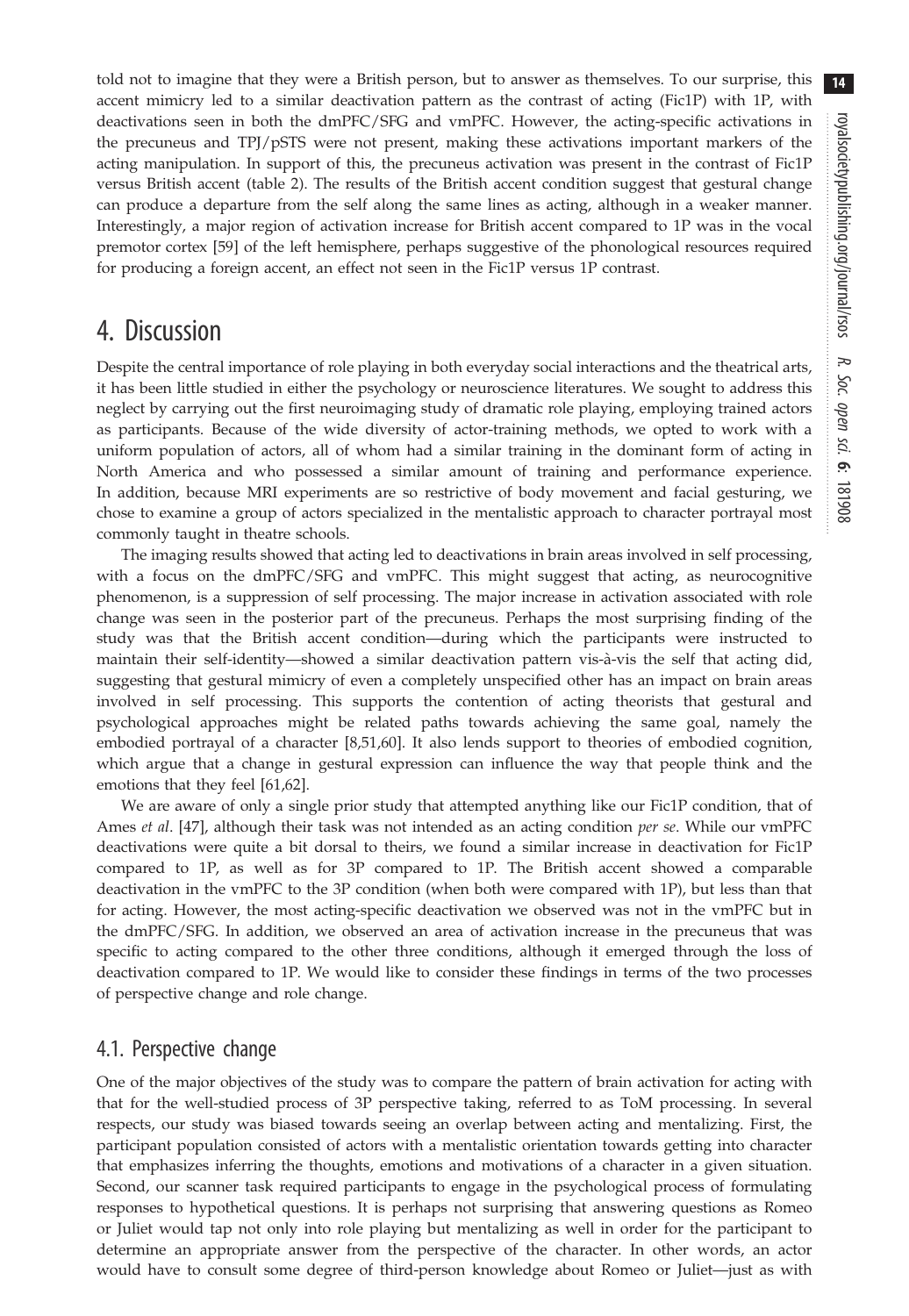any person other than the self—in order to formulate answers from their perspective. So, neural similarities between Fic1P and 3P may be more of a reflection of our question-answering task than of the nature of acting, since acting theorists believe that mentalizing about a character is far more important during the preparatory phase of studying a role than during the process of character portrayal in performance [[7](#page-17-0)].

With respect to our ToM contrast, the most significant difference between 3P and 1P was a deactivation in the vmPFC and the ventral part of the dmPFC, which became the major marker of perspective change in this study. This same deactivation was seen more intensely in the contrast of acting to 1P. In both cases, the effect resulted from a decrease in the level of activation compared to the self condition. Hence, the presence of the vmPFC deactivation for acting might indicate that actors engage in 3P perspective-taking with their character while undergoing the process of acting, or that acting is a more intense form of perspective taking, since there was a greater reduction in vmPFC and dmPFC-v activities for Fic1P than for 3P. This interpretation is only reasonable if this process occurs in an *implicit* manner. This would also account for the same, but weaker, deactivation effect seen in the British accent condition. While participants in the 3P condition were told to explicitly assume the perspective of their close other, this was not the case during either the acting or accent conditions. If anything, during the accent condition, participants were clearly instructed not to stray from the self perspective. Hence, if an increasing deactivation in the vmPFC and dmPFC-v is a marker of deviation from the self perspective, then this would have to work during both explicit tasks (like 3P and other types of ToM tasks) and implicit tasks where people psychologically stray from the self perspective, but in which they are not told to assume another person's perspective. Van Overwalle & Vandekerckhove [\[63](#page-18-0)] reviewed both electroencephalography and fMRI evidence suggesting that implicit mentalizing employs the same mentalizing network as explicit mentalizing. If anything, the medial PFC has been shown to be more strongly linked with implicit than explicit mentalizing [\[64](#page-19-0)]. Similar results were obtained when comparing implicit and explicit forms of trait judgement [\[65](#page-19-0)].

#### 4.2. Role change

Acting produced additional effects beyond the ones in the vmPFC and ventral dmPFC that were observed in the 3P condition, suggesting that acting is something more than just mentalizing about a character. One of these effects was a deactivation in the dmPFC/SFG for acting versus self that was also observed in British accent versus self, while the other was an activation increase in the precuneus that was found when acting was contrasted with either self (1P) or other (3P).

dmPFC and SFG. A large dorsoventral extent of the dmPFC was shown to be deactivated during acting when compared to the 1P condition, compatible with the loss of a self-related process during acting and gestural pretence. Denny et al.'s [[26\]](#page-18-0) meta-analysis of self/other processing argued for a dorsoventral distinction in the medial PFC such that the vmPFC showed an overlap between self and other processing (when each one was compared against a low-level baseline), while the dmPFC showed a preference for other compared to self processing. Our results seem incompatible with those findings, since we observed the highest level of dmPFC activity in the self condition, and less in each of the other conditions. Therefore, we would like to consider another dimension of self processing that may be tracked in our results.

D'Argembeau et al. [[48](#page-18-0)] carried out a study of trait judgements about the self, but did so across the mental time frames of 'present self' and 'past self', as well as 'present other' and 'past other'. A peak in the dmPFC at MNI coordinate  $-2$ , 56, 26 (compared to Talairach coordinate  $-6$ , 50, 28 in Fic1P versus 1P) showed greater activity for the present self than the other three conditions. In addition, another dmPFC peak at MNI coordinate 4, 46, 44 (compared to Talairach coordinate  $-3$ , 38, 37 in Fic1P versus 1P) showed an interaction effect such that it was more active for the present self than the other three conditions. D'Argembeau et al. [[66](#page-19-0)] followed up on these findings and showed that the dmPFC's preference for the present self extends beyond the past self to include the future self as well. Van der Cruyssen et al. [[67](#page-19-0)] showed that both of the regions just mentioned were more active when people processed information about social categories of people (e.g. ambulance driver, kindergarten teacher) than simply adjectival trait descriptions (e.g. attentive, picky). Consistent with these studies on trait judgements about the self and others, the activation likelihood estimation (ALE) meta-analysis of Schurz et al. [\[28\]](#page-18-0) showed that a dmPFC peak at Talairach coordinate 6, 26, 55 (compared to Talairach coordinate  $-12$ , 29, 55 in Fic1P versus 1P) is more active when people perform trait judgements than when they do false-belief mentalizing tasks. Likewise, Benoit et al. [\[68\]](#page-19-0) found that the more ventral parts of the dmPFC have a preference for self over other trait-judgements, and Ma et al. [\[65\]](#page-19-0) showed that the more dorsal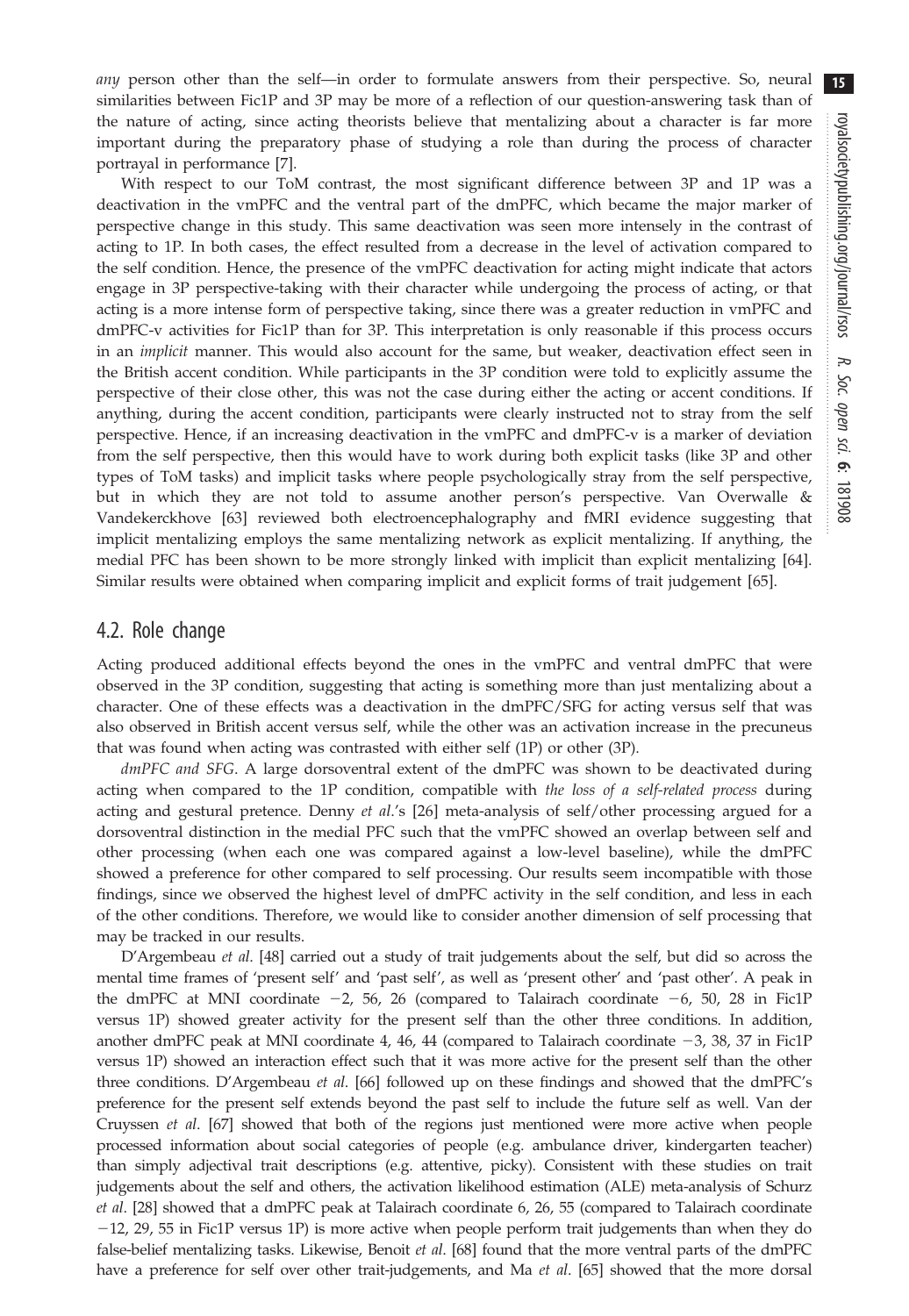16

part of the dmPFC is more active during spontaneous compared to intentional trait judgements. Garrison et al. [[69](#page-19-0)] carried out a study in which participants were asked to make judgements about adjectives in terms of the self (Does the word describe you? Yes or no). The results of this task showed strong activations throughout the dorsoventral extent of the dmPFC. By contrast, several parts of the dmPFC were deactivated (when contrasted with rest) during a mindfulness meditation condition in the same participants, perhaps suggesting a reduction in the embodied self through meditation. Therefore, the dmPFC might encode more-enduring and stable features of the self, rather than a person's current mental states, the latter of which are examined in ToM tasks. If so, then the deactivations seen in the dmPFC for acting would represent a loss of self processing related to a trait-based conception of the self.

One possible interpretation of our results is that parts of the dmPFC encode information about not just an awareness of the self (with regard to both traits and states) but perhaps a sense of embodiment of the self. The embodied self can be considered as a zero-sum entity due to resource limitations. A person has only one voice, one face and one body as personal traits. The more that someone portrays another person, the fewer the resources there are to devote to him/herself. One cannot speak with a British accent and Canadian accent at the same time. Therefore, acting might be akin to a deliberate process of possession, i.e. a substitution of the actor's self by the character due to their embodiment of the character. The results of the British accent condition in our experiment suggest that even when a character is not being explicitly portrayed, gestural changes through personal mimicry can be a first step towards the embodiment of a character and the retraction of the self's resources. Certain entertainers, such as ventriloquists, rapidly switch between the self and a character within the time frame of a dialogue. It would be interesting to explore what is occurring in their brains as they make these rapid but seamless transitions between self and character.

Precuneus. The precuneus emerged as the major area of activation increase during role change in this study (along with a weak effect seen in the pSTS/TPJ). Activation was seen here for acting when it was compared against each of the three other conditions, although the activation itself resulted from a loss of deactivation compared to those conditions. The medial parietal cortex has been well established as a component of both the mentalizing network and the default mode network (DMN) [\[58](#page-18-0)], and emerges as a consensus region of activation in virtually all of the meta-analyses of the ToM literature that have been published [\[25](#page-18-0)– [31](#page-18-0)]. However, before we interpret our acting effect as a mentalizing process, it is important to note that our precuneus activation is 20–30 mm posterior to the standard peaks found for ToM tasks. A typical y coordinate for ToM analyses is in the  $-50$  to  $-60$  range, whereas our peaks were in the  $-70$  to  $-80$  region. Hence, this establishes a distinction between the PCC (anteriorly) and precuneus (posteriorly), where mentalizing activations tend to be overwhelmingly in the PCC. Likewise, in keeping with the role of the PCC in the DMN, the PCC was strongly deactivated in all four of the conditions in this study when contrasted with fixation (see [figure 1](#page-6-0) for the 1P results). This preferential activation of the PCC during the resting state is the typical pattern for components of the DMN [[56\]](#page-18-0). However, this region did not appear in any of the high-level contrasts, suggesting that the level of deactivation of the PCC was comparable across all of the task conditions and was therefore unaffected by either perspective change or role change. Only the precuneus, but not the PCC, showed a difference when acting was compared against the other three conditions.

Regardless of whether the relative increase in activation for the precuneus for acting was due to an increase in activation or a decrease in deactivation (as was in fact the case), the question we have to address is what processes activate the precuneus. We would like to consider two literatures where the precuneus is implicated. One is attention. The precuneus is a component of the dorsal attentional network of the brain, a network that is involved in functions such as attentional orienting, episodic retrieval and mental imagery [\[70](#page-19-0)–[72\]](#page-19-0). It is telling to point out that acting theorists for over a century have talked about the 'split consciousness' involved in the process of acting [[4,8,10](#page-17-0)]. The actor has to be himself and someone else at the same time, and this could lead to a splitting of attentional resources devoted to the focalization of attention and consciousness. This is not simply the 'divided attention' of multi-tasking procedures, but a fundamental split of resources devoted to a maintenance of one's identity as a conscious self. According to this interpretation, activation of the precuneus would represent a dispersion of self-related attentional resources, whereas deactivation would represent a focalization or internalization of such resources. If so, then deactivation should occur during situations like mindfulness meditation, where self-related attentional resources are focalized. Garrison et al. [\[69](#page-19-0)] conducted a study in which a combined group of experienced meditators and nonmeditators performed three types of mindfulness meditation in the MRI scanner (i.e. concentration, loving kindness and choiceless answers). The baseline condition was rest. The results showed that the precuneus (in addition to the PCC) was strongly deactivated during meditation, in the same region as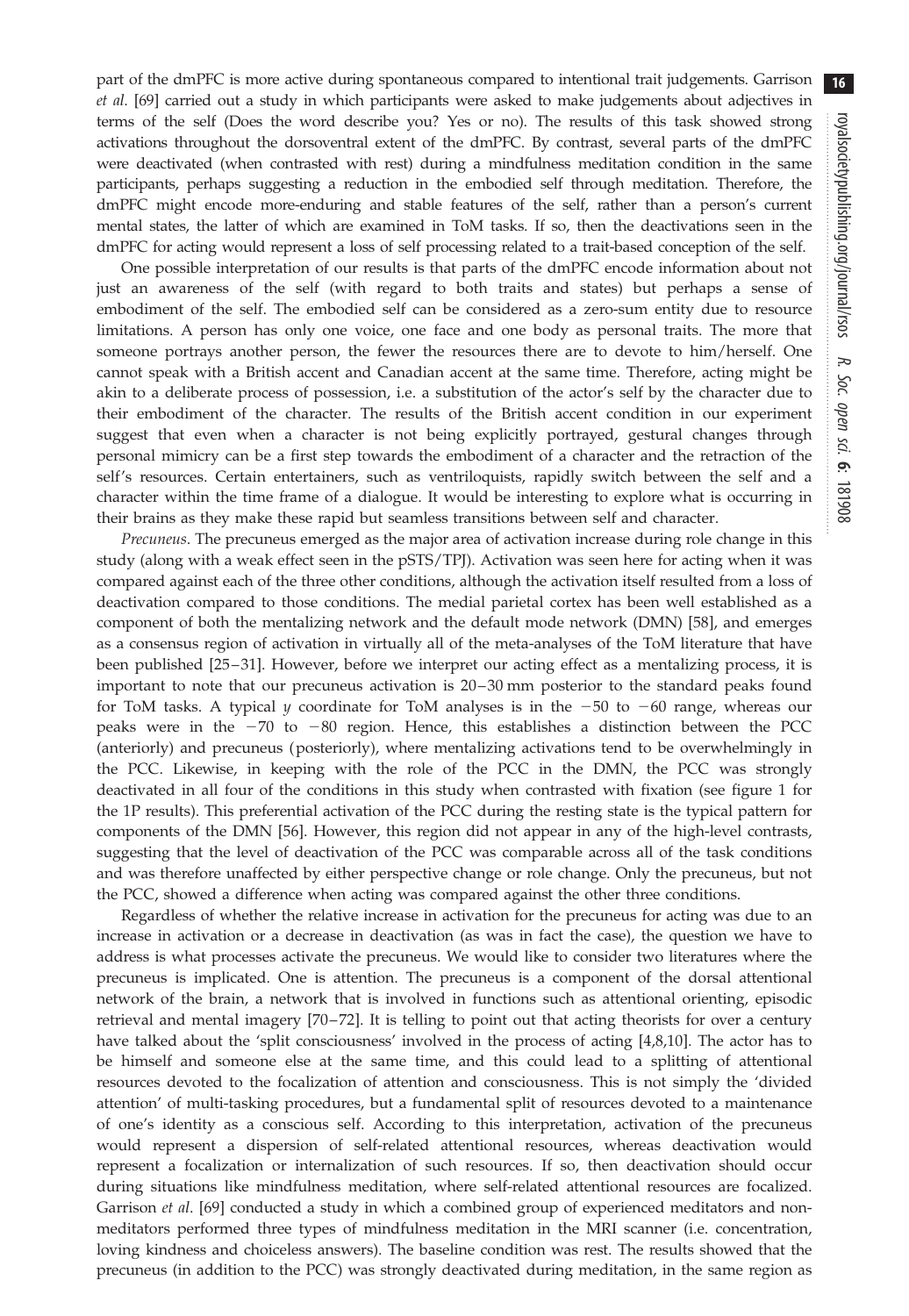our Fic1P versus 1P contrast. In fact, deactivations in the posterior precuneus have been reported in a number of studies of meditation [\[73](#page-19-0) –[75\]](#page-19-0). The question for our purposes is why the precuneus effect was mainly seen for acting and not for the 3P and accent conditions. All we can say is that neither gestural modification in the form of a foreign accent nor other-orientation in the form of 3P mentalizing had an influence on this neural mechanism, whereas the explicit psychological process of role change through character portrayal did, perhaps resulting in the double consciousness that acting theorists talk about. Again, acting was the only condition in which self-identity was explicitly split during the task. Further research will be required to explore these findings.

#### 4.3. Impersonation

In an interesting study of vocal impressions, McGettigan *et al.* [[76\]](#page-19-0) had participants perform the opening lines of familiar nursery rhymes either (i) in their normal voice, (ii) while impersonating other individuals (such as celebrities or family members) or (iii) while putting on a foreign accent. While the study was more oriented towards sensorimotor aspects of vocal performance than towards role playing or acting, the study is one of the few to address the issue of impersonation. Their impersonation versus accent contrast is in some respects quite similar to our acting versus accent contrast, although their use of familiar texts creates a difference from our improvisational question-answering task. In other words, their task is closer to an act of pure mimicry than an attempt to portray a complex character the way our actors did. The contrast of impersonation versus accent revealed activations in the pSTS, anterior STS, superior temporal gyrus and PCC. The only point of commonality with our results is their activation in the left pSTS at MNI coordinate  $-45$ ,  $-60$ , 15, compared to our activation in the right TPJ for Fic1P versus Accent at Talairach coordinate  $42$ ,  $-61$ ,  $22$  [\(table 2\)](#page-10-0). The authors argued that activations in the pSTS and temporoparietal region might reflect the fact that 'the emulation of specific voice identities...requires accessing the semantic knowledge of individuals' [\[76](#page-19-0), p. 1882]. Beyond semantics, the pSTS has a strong connection with the perception and production of emotional expression, including not only vocal prosody but also facial expression and body gesturing [\[77](#page-19-0)-[80](#page-19-0)]. Hence, the pSTS activation for impersonation in McGettigan et al. [\[76](#page-19-0)] and for acting in our study might reflect something about resources related to expressiveness in prosodic production.

## 5. Limitations

The present study is the first of its kind, and so it will be important for other studies to replicate the findings reported here, not least given the complex patterns of activation and deactivation that were observed. While we attempted to use a uniform group of trained actors, there are many approaches to getting into character, and so other types of actors—most especially gesture-based actors—should be analysed in future studies. In addition, we used experienced amateurs rather than professionals as our participants. It would be interesting to carry out a follow-up study with professional actors, although this would undoubtedly lead to variability in the training and performance experience of the participants, compared to the more uniform population analysed in the present study. The results with our British accent condition suggest that even small gestural manipulations, such a change in the manner of speaking, can lead to neural differences similar to full-fledged character portrayal. Outside of the domain of professional acting, there has been an explosion of interest in role-playing video games [\[3,](#page-17-0)[81](#page-19-0) –[83](#page-19-0)], and neuroimaging studies have begun to look at brain activations in gamers perceiving avatars of themselves and others while in the scanner [\[84](#page-19-0)]. Gamers could be yet another type of non-professional population to explore in examining neural processes of role change.

Because of our desire to compare acting with self processing and ToM, we used an improvisational question-answering task during the acting condition, rather than having the actors recite rehearsed monologues. Importantly, improvisational methods are central to the training of actors, not least the actors used in the present study. The hot-seating technique that is commonly used in rehearsal for character development follows a question-and-answer format comparable to ToM studies, with the exception that the actors are expected to answer the questions in the 1P as their characters. The participants were familiar with hot-seating technique, which was used to help them develop an attachment to their characters during the workshop phase of this study (see Methods). They were therefore familiar and comfortable with responding to hypothetical questions while in character as Romeo or Juliet. However, we cannot rule out the possibility that some of the results may be due to the fact that the actors were more personally familiar with their answers in the 1P and 3P conditions, whereas they had to 'make up' answers in the Fic1P condition. A future study could look at the production of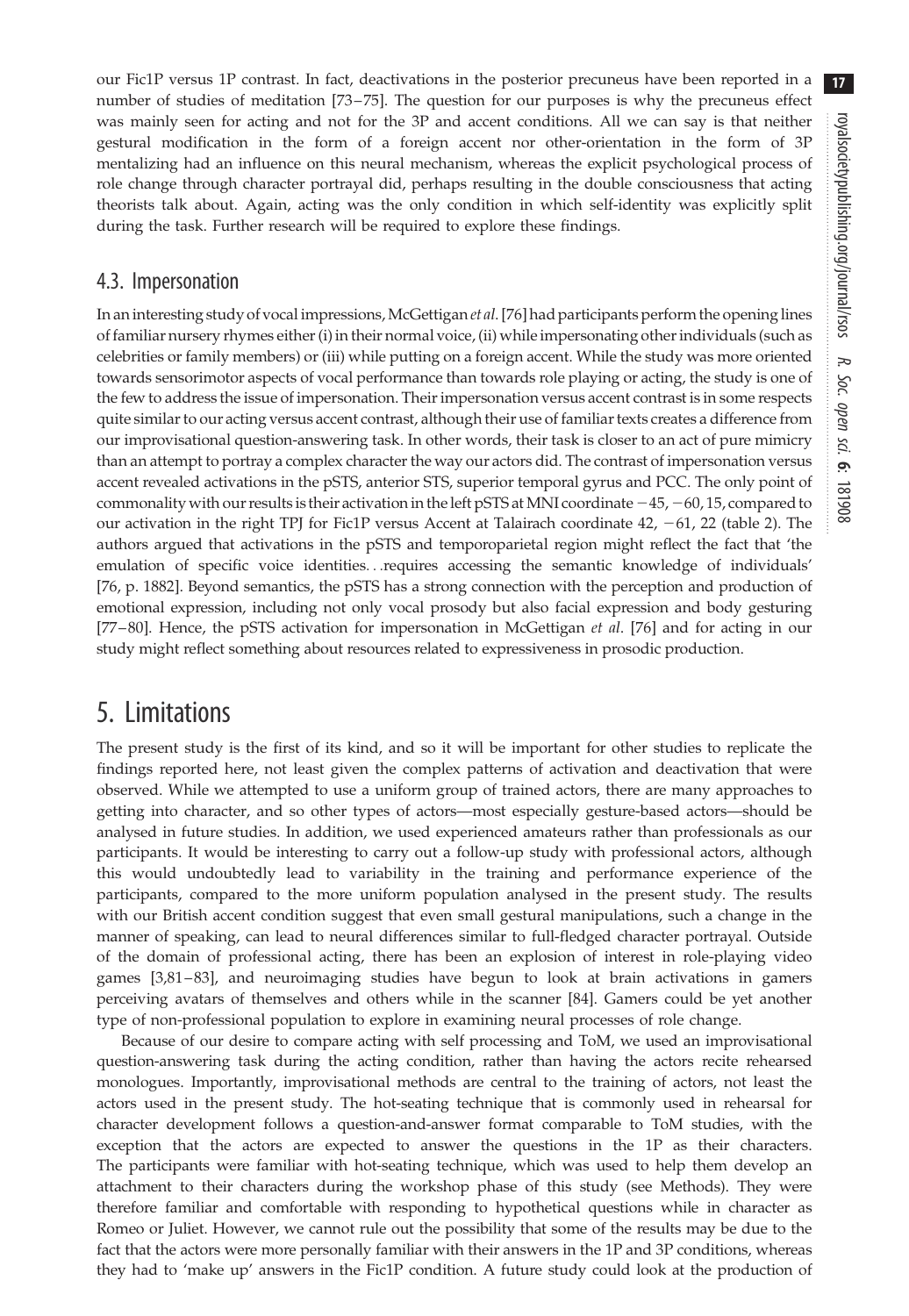<span id="page-17-0"></span>rehearsed dramatic monologues compared with the production of pre-learned passages generated about self-experiences (i.e. rehearsed self-monologues). Overall, future studies need to explore (i) various types of participant populations (professional actors of different training backgrounds, gamers, ventriloquists, etc.) and (ii) different types of acting tasks (rehearsed versus improvised).

# 6. Conclusion

We conducted the first neuroimaging study of dramatic role playing, with the aim of exploring how acting differs from both self processing and ToM. We did this using a group of university-trained dramatic actors having a similar type of training and a comparable degree of performance experience. The participants' 'method acting' approach to getting into character was ideally suited to the constraints imposed by fMRI experiments on body gesture and facial expression. In order to equate the scanner tasks across conditions, we used a question-answering task, rather than the recitation of dramatic monologues, although the latter was used by participants in the scanner as a means of getting into character immediately before the acting scan. The results showed that, compared with self processing and ToM, acting modulated processes related to attention, perspective taking and embodiment. Regarding perspective change, the contrast of acting versus self showed bilateral deactivations in the vmPFC and ventral dmPFC that were also present in the 3P versus self contrast, most probably reflecting the fact that our question-answering task required participants to tap into 3P knowledge about Romeo or Juliet while they were answering questions in character. Regarding role change, acting produced deactivations in several regions of the dmPFC and SFG dorsoventrally that resulted from a reduction in activation compared to 1P, hence a reduction of self-related resources. We argued that this might result from a reduction of trait resources related to the present self and self-embodiment. In addition, acting produced an activation in the posterior part of the precuneus that resulted from a loss of deactivation compared to the other conditions. This was the most specific effect for role change. We argued that the loss of deactivation in the precuneus for acting might represent a departure from a unified and focalized sense of attention and consciousness, towards the dual consciousness that typically characterizes dramatic acting, most especially mentalistic acting. The most surprising finding of the study was that a gestural change to one's accent while still maintaining the selfidentity led to a qualitative pattern of deactivations similar to that for acting, suggesting that changes in embodiment can lead to neural changes in networks associated with perspective taking and role change. The results of this study provide a first step towards establishing a cognitive neuroscience of acting and role playing, one that considers the full gamut of processes from everyday role playing to dramatic acting [[53](#page-18-0)].

Ethics. This study was approved by the Hamilton Integrated Research Ethics Board, St Joseph's Healthcare Hamilton (protocol no. 10-3457). All participants gave written informed consent.

Data accessibility. The datasets supporting this article have been uploaded to the Dryad Digital Repository: [http://dx.doi.](http://dx.doi.org/10.5061/dryad.62d6b1h) [org/10.5061/dryad.62d6b1h](http://dx.doi.org/10.5061/dryad.62d6b1h) [[85\]](#page-19-0).

Authors' contributions. S.B., Y.Y. and P.C. designed the experiment. S.B. and Y.Y. collected the imaging data. S.B. analysed the data. All authors wrote the manuscript and gave final approval for publication.

Competing interests. We declare we have no competing interests.

Funding. This work was funded by a grant from the Natural Sciences and Engineering Research Council (NSERC) of Canada to S.B. (371336).

Acknowledgements. We thank Catherine Graham for the contribution of her ideas to the project, including the development of the questions used in the tasks. We are grateful to Kiran Matharu for a detailed reading of an earlier version of the manuscript and for suggestions for improvement.

## References

- 1. Schechner R. 2013 Performance studies: an introduction, 3rd edn. London, UK: Routledge.
- 2. Goffman E. 1959 The presentation of self in everyday life. New York, NY: Anchor Books.
- 3. Shulman D. 2017 The presentation of self in contemporary social life. Thousand Oaks, CA: SAGE Publications.
- 4. Benedetti R. 2009 The actor in you, 4th edn. Boston, MA: Pearson.
- 5. Hagen U. 1991 The challenge for the actor. New York, NY: Scribner.
- 6. Wilshire B. 1982 Role playing and identity: the limits of theatre as metaphor. Bloomington, IN: Indiana University Press.
- 7. Konijn EA. 2000 Acting emotions. Amsterdam, The Netherlands: Amsterdam University Press.
- 8. Kemp R. 2012 Embodied acting: what neuroscience tells us about performance. London, UK: Routledge.
- 9. Stanislavski K. 1936 An actor prepares (trans. E Reynolds Hapgood). London, UK: Routledge.
- 10. Stanislavski K. 1949 Building a character (trans. E Reynolds Hapgood). London, UK: Routledge.
- 11. Knowles RP. 2004 Reading the material theatre. Cambridge, UK: Cambridge University Press.
- 12. Walton KL. 1990 Mimesis as make-believe: on the foundations of the representational arts. Cambridge, UK: Harvard University Press.
- 13. Lillard AS. 1996 Body or mind: children's categorizing of pretense. Child Dev. 67, 1717 – 1734. [\(doi:10.2307/1131727\)](http://dx.doi.org/10.2307/1131727)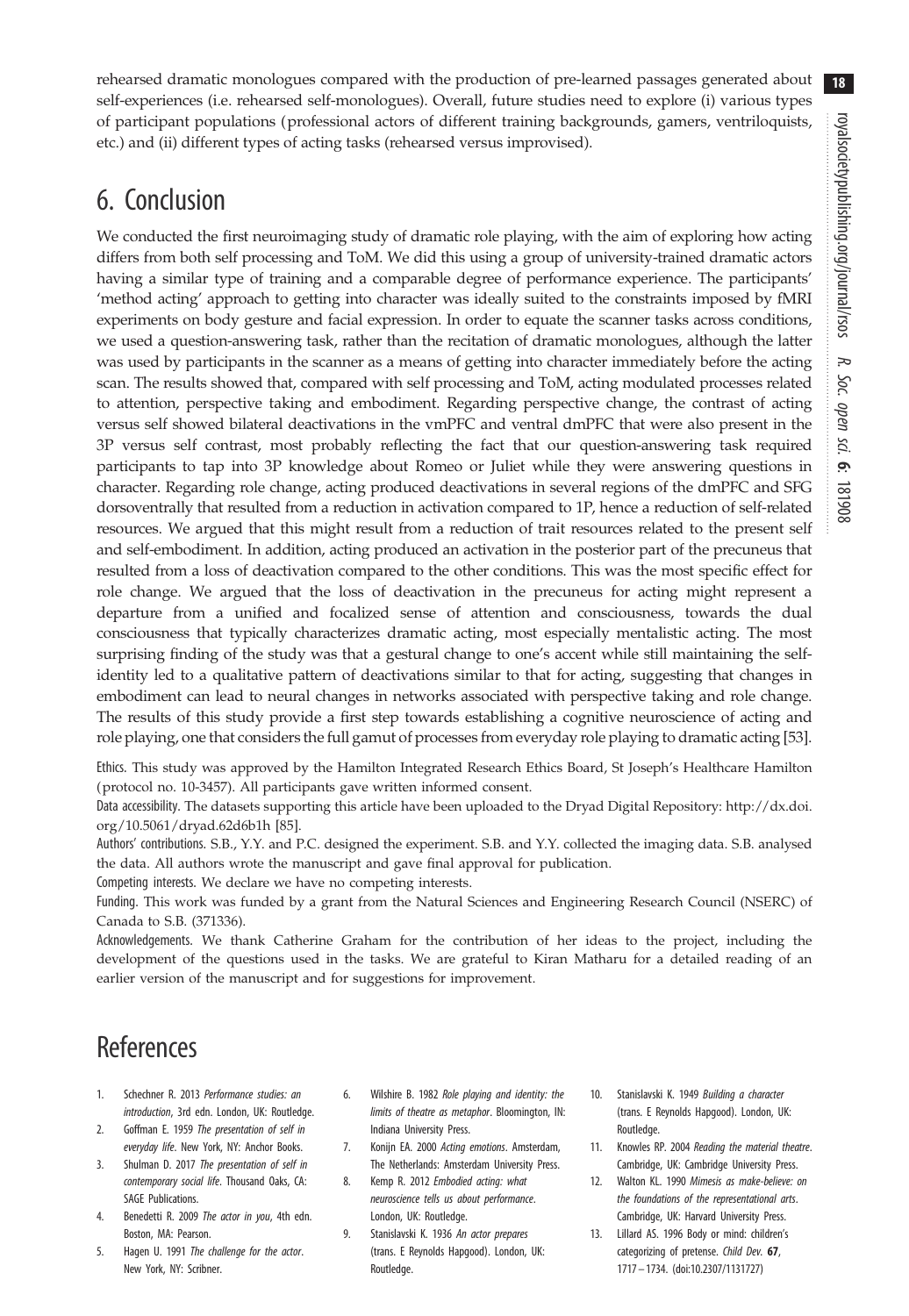royalsocietypublishing.org/journal/rsos royalsocietypublishing.org/journal/rsos R. Soc. open sci. 6:181908

- <span id="page-18-0"></span>14. Harris PL. 2000 The work of the imagination. Oxford, UK: Blackwell.
- 15. Bogdan RJ. 2005 Pretending as imaginative rehearsal for cultural conformity. J. Cogn. Cult. 5, 1 – 2. ([doi:10.1163/1568537054068651\)](http://dx.doi.org/10.1163/1568537054068651)
- 16. Goldstein TR, Lerner M. 2017 Dramatic pretend play games uniquely improve emotional control in young children. Dev. Sci. 21, e12603.
- 17. Clark HH. 1996 Depicting as a method of communication. Psychol. Rev. 123, 324– 347. ([doi:10.1037/rev0000026](http://dx.doi.org/10.1037/rev0000026))
- 18. Goldstein TR, Bloom P. 2011 The mind on stage: why cognitive scientists should study acting. Trends Cogn. Sci. 15, 141– 142. ([doi:10.1016/j.](http://dx.doi.org/10.1016/j.tics.2011.02.003) [tics.2011.02.003](http://dx.doi.org/10.1016/j.tics.2011.02.003))
- 19. Noice H, Noice T. 1996 Two approaches to learning a theatrical script. Memory  $4$ ,  $1-17$ . ([doi:10.1080/741940662](http://dx.doi.org/10.1080/741940662))
- 20. Noice H, Noice T. 1999 Long-term retention of theatrical roles. Memory 7, 357-382. [\(doi:10.](http://dx.doi.org/10.1080/096582199387977) [1080/096582199387977\)](http://dx.doi.org/10.1080/096582199387977)
- 21. Baron-Cohen S, Leslie AM, Frith U. 1985 Does the autistic child have a 'theory of mind'? Cognition 21, 37 – 46. [\(doi:10.1016/0010-](http://dx.doi.org/10.1016/0010-0277(85)90022-8) [0277\(85\)90022-8\)](http://dx.doi.org/10.1016/0010-0277(85)90022-8)
- 22. Nichols S, Stich S. 2003 Mindreading: an integrated account of pretense, self-awareness and understanding other minds. Oxford, UK: Oxford University Press.
- 23. Frith U, Frith CD. 2003 Development and neurophysiology of mentalizing. Phil. Trans. R. Soc. Lond. B 358, 459– 473. [\(doi:10.](http://dx.doi.org/10.1098/rstb.2002.1218) [1098/rstb.2002.1218](http://dx.doi.org/10.1098/rstb.2002.1218))
- 24. Schaafsma SM, Pfaff DW, Spunt RP, Adolphs R. 2015 Deconstructing and reconstructing theory of mind. Trends Cogn. Sci. 19, 65 – 72. [\(doi:10.](http://dx.doi.org/10.1016/j.tics.2014.11.007) [1016/j.tics.2014.11.007](http://dx.doi.org/10.1016/j.tics.2014.11.007))
- 25. Mar RA. 2011 The neural bases of social cognition and story comprehension. Ann. Rev. Psychol. 62, 103– 134. [\(doi:10.1146/annurev](http://dx.doi.org/10.1146/annurev-psych-120709-145406)[psych-120709-145406\)](http://dx.doi.org/10.1146/annurev-psych-120709-145406)
- 26. Denny BT, Kober H, Wager TD, Ochsner KN. 2012 A meta-analysis of functional neuroimaging studies of self- and other judgments reveals a spatial gradient for mentalizing in medial prefrontal cortex. J. Cogn. Neurosci. 24, 1742– 1752. ([doi:10.1162/jocn\\_a\\_00233](http://dx.doi.org/10.1162/jocn_a_00233))
- 27. Bzdok D et al. 2013 Characterization of the temporo-parietal junction by combining datadriven parcellation, complementary connectivity analyses, and functional decoding. Neuroimage 81, 381– 392. [\(doi:10.1016/j.neuroimage.2013.](http://dx.doi.org/10.1016/j.neuroimage.2013.05.046) [05.046\)](http://dx.doi.org/10.1016/j.neuroimage.2013.05.046)
- 28. Schurz M, Radua J, Aichhorn M, Richlan F, Perner J. 2014 Fractionating theory of mind: a meta-analysis of functional brain imaging studies. Neurosci. Biobehav. Rev. 42, 9-34. ([doi:10.1016/j.neubiorev.2014.01.009\)](http://dx.doi.org/10.1016/j.neubiorev.2014.01.009)
- 29. van Veluw SJ, Chance SA. 2014 Differentiating between self and others: an ALE meta-analysis of fMRI studies of self-recognition and theory of mind. Brain Imaging Behav. 8, 24 – 38. [\(doi:10.](http://dx.doi.org/10.1007/s11682-013-9266-8) [1007/s11682-013-9266-8](http://dx.doi.org/10.1007/s11682-013-9266-8))
- 30. Krall SC, Rottschy C, Oberwelland E, Bzdok D, Fox PT, Eickhoff SB, Fink GR, Konrad K. 2015 The role of the right temporoparietal junction in attention and social interaction as revealed by ALE meta-analysis. Brain Struct. Funct. 220, 587– 604. ([doi:10.1007/s00429-014-0803-z](http://dx.doi.org/10.1007/s00429-014-0803-z))
- 31. Molenberghs P, Johnson H, Henry JD, Mattingley JB. 2016 Understanding the minds of others: a neuroimaging meta-analysis. Neurosci. Biobehav. Rev. 65, 276 – 291. [\(doi:10.](http://dx.doi.org/10.1016/j.neubiorev.2016.03.020) [1016/j.neubiorev.2016.03.020](http://dx.doi.org/10.1016/j.neubiorev.2016.03.020))
- 32. Frith CD, Frith U. 2006 The neural basis of mentalizing. Neuron 50, 531– 534. ([doi:10.](http://dx.doi.org/10.1016/j.neuron.2006.05.001) [1016/j.neuron.2006.05.001\)](http://dx.doi.org/10.1016/j.neuron.2006.05.001)
- 33. Gallagher HL, Frith CD. 2003 Functional imaging of 'theory of mind'. Trends Cogn. Sci. 7, 77– 83. ([doi:10.1016/S1364-6613\(02\)00025-6](http://dx.doi.org/10.1016/S1364-6613(02)00025-6))
- 34. Lombardo MV, Chakrabarti B, Bullmore ET, Wheelwright SJ, Sadek SA, Suckling J, MRC AIMS consortium, Baron-Cohen S. 2010 Shared neural circuits for mentalizing about the self and others. *J. Cogn. Neurosci*. **22**, 1623 - 1635. ([doi:10.1162/jocn.2009.21287](http://dx.doi.org/10.1162/jocn.2009.21287))
- 35. Ruby P, Decety J. 2003 What you believe versus what you think they believe: a neuroimaging study of conceptual perspective-taking. Eur. J. Neurosci. 17, 2475 – 2480. [\(doi:10.1046/j.](http://dx.doi.org/10.1046/j.1460-9568.2003.02673.x) [1460-9568.2003.02673.x](http://dx.doi.org/10.1046/j.1460-9568.2003.02673.x))
- 36. Ruby P, Decety J. 2004 How would you feel versus how do you think she would feel? A neuroimaging study of perspective-taking with social emotions. J. Cogn. Neurosci. 16, 988– 999. ([doi:10.1162/0898929041502661\)](http://dx.doi.org/10.1162/0898929041502661)
- 37. Elliott R, Völlm B, Drury A, McKie S, Richardson P, Deakin JFW. 2006 Co-operation with another player in a financially rewarded guessing game activates regions implicated in theory of mind. Soc. Neurosci. **1**, 385-395. ([doi:10.1080/](http://dx.doi.org/10.1080/17470910601041358) [17470910601041358\)](http://dx.doi.org/10.1080/17470910601041358)
- 38. Rabin JS, Gilboa A, Stuss DT, Mar RA, Rosenbaum RS. 2010 Common and unique neural correlates of autobiographical memory and theory of mind. J. Cogn. Neurosci. 22, 1095 – 1111. [\(doi:10.1162/jocn.2009.21344\)](http://dx.doi.org/10.1162/jocn.2009.21344)
- 39. Spreng RN, Grady CL. 2010 Patterns of brain activity supporting autobiographical memory, prospection, and theory of mind, and their relationship to the default mode network. J. Cogn. Neurosci. 22, 1112-1123. ([doi:10.](http://dx.doi.org/10.1162/jocn.2009.21282) [1162/jocn.2009.21282\)](http://dx.doi.org/10.1162/jocn.2009.21282)
- 40. Vogeley K et al. 2001 Mind reading: neural mechanisms of theory of mind and selfperspective. Neuroimage 14, 170– 181. [\(doi:10.](http://dx.doi.org/10.1006/nimg.2001.0789) [1006/nimg.2001.0789](http://dx.doi.org/10.1006/nimg.2001.0789))
- 41. Schulte-Rüther M, Markowitsch HJ, Fink GR, Piefke M. 2007 Mirror neuron and theory of mind mechanisms involved in face-to-face interactions: a functional magnetic resonance imaging approach to empathy. *J. Cogn.* Neurosci. 19, 1354 – 1372. [\(doi:10.1162/jocn.](http://dx.doi.org/10.1162/jocn.2007.19.8.1354) [2007.19.8.1354\)](http://dx.doi.org/10.1162/jocn.2007.19.8.1354)
- 42. Seger CA, Stone M, Keenan JP. 2004 Cortical activations during judgments about the self and an other person. Neuropsychologia 42, 1168–1177. ([doi:10.1016/j.neuropsychologia.2004.02.003](http://dx.doi.org/10.1016/j.neuropsychologia.2004.02.003))
- 43. Pfeifer JH, Lieberman MD, Dapretto M. 2012 'I know you are but what am I?!': Neural bases of self- and social knowledge retrieval in children and adults. *J. Cogn. Neurosci*. **19**, 1323 - 1337. ([doi:10.1162/jocn.2007.19.8.1323\)](http://dx.doi.org/10.1162/jocn.2007.19.8.1323)
- 44. Kelley WM, Macrae CN, Wyland CL, Caglar S, Inati S, Heatherton TF. 2002 Finding the self? An event-related fMRI study. J. Cogn. Neurosci. 14, 785– 794. ([doi:10.1162/](http://dx.doi.org/10.1162/08989290260138672) [08989290260138672\)](http://dx.doi.org/10.1162/08989290260138672)
- 45. Vogeley K, May M, Ritzl A, Falkai P, Zilles K, Fink GR. 2004 Neural correlates of first-person perspective as one constituent of human selfconsciousness. J. Cogn. Neurosci. 16, 817-827. [\(doi:10.1162/089892904970799\)](http://dx.doi.org/10.1162/089892904970799)
- 46. Heatherton TF, Wyland CL, Macrae CN, Demos KE, Denny BT, Kelley WM. 2010 Medial prefrontal activity differentiates self from close others. Soc. Cogn. Affect. Neurosci. 1, 18-25. [\(doi:10.1093/scan/nsl001](http://dx.doi.org/10.1093/scan/nsl001))
- 47. Ames DL, Jenkins AC, Banaji MR, Mitchell JP. 2008 Taking another person's perspective increases self-referential neural processing. Psychol. Sci. 19, 642– 644. ([doi:10.1111/j.1467-](http://dx.doi.org/10.1111/j.1467-9280.2008.02135.x) [9280.2008.02135.x\)](http://dx.doi.org/10.1111/j.1467-9280.2008.02135.x)
- 48. D'Argembeau A, Feyers D, Majerus S, Collette F, Van der Linden M, Maquet P, Salmon E. 2008 Self-reflection across time: cortical midline structures differentiate between present and past selves. Soc. Cogn. Affect. Neurosci. 3, 244– 252. [\(doi:10.1093/scan/nsn020\)](http://dx.doi.org/10.1093/scan/nsn020)
- 49. Chen P-H, Wagner DD, Kelly WM, Powers KE, Heatherton TF. 2010 Medial prefrontal cortex differentiates self from mother in Chinese: evidence from self-motivated immigrants. Culture Brain 1, 3 – 15. ([doi:10.1007/s40167-](http://dx.doi.org/10.1007/s40167-013-0001-5) [013-0001-5](http://dx.doi.org/10.1007/s40167-013-0001-5))
- 50. Zarrilli PB. 2009 Psychophysical acting: an intercultural approach after Stanislavski. London, UK: Routledge.
- 51. Barba E. 1995 The paper canoe (trans. R Fowler). London, UK: Routledge.
- 52. O'Neill RH. 2007 The actor's checklist: creating the complete character, 3rd edn. Belmont: Wadsworth.
- 53. Brown S. 2017 Proto-acting as a new concept: personal mimicry and the origins of role playing. Humanities 6, 43. ([doi:10.3390/](http://dx.doi.org/10.3390/h6020043) [h6020043](http://dx.doi.org/10.3390/h6020043))
- 54. Pineo B. 2004 Acting that matters. New York, NY: Allworth Press.
- 55. Talairach J, Tournoux P. 1988 Co-planar stereotaxic atlas of the human brain. New York, NY: Thieme Medical Publishers.
- 56. Buckner RL, Andrews-Hanna JR, Schacter DL. 2008 The brain's default network: anatomy, function, and relevance to disease. Ann. NY Acad. Sci. 1124, 589– 598.
- 57. Andrews-Hanna JR, Reidler JS, Sepulcre J, Poulin R, Buckner RL. 2010 Functional-anatomic fractionation of the brain's default network. Neuron 65, 550– 562. [\(doi:10.1016/j.neuron.](http://dx.doi.org/10.1016/j.neuron.2010.02.005) [2010.02.005\)](http://dx.doi.org/10.1016/j.neuron.2010.02.005)
- 58. Mars RB, Neubert FX, Noonan MP, Sallet J, Toni I, Rushworth MF. 2012 On the relationship between the 'default mode network' and the 'social brain'. Front. Hum. Neurosci. 6, 189.
- 59. Brown S, Ngan E, Liotti M. 2008 A larynx area in the human motor cortex. Cereb. Cortex 18, 837– 845. [\(doi:10.1093/cercor/bhm131\)](http://dx.doi.org/10.1093/cercor/bhm131)
- 60. Grotowski J. 1968 Towards a poor theatre (ed. E Barba). New York, NY: Routledge.
- 61. Lakoff GJ, Johnson M. 1980 Metaphors we live by. Chicago, IL: University of Chicago Press.
- 62. Wilson AD, Golonka S. 2013 Embodied cognition is not what you think it is. Front. Psychol. 4, 58. [\(doi:10.3389/fpsyg.2013.00058\)](http://dx.doi.org/10.3389/fpsyg.2013.00058)
- 63. Van Overwalle F, Vandekerckhove M. 2013 Implicit and explicit social mentalizing: dual